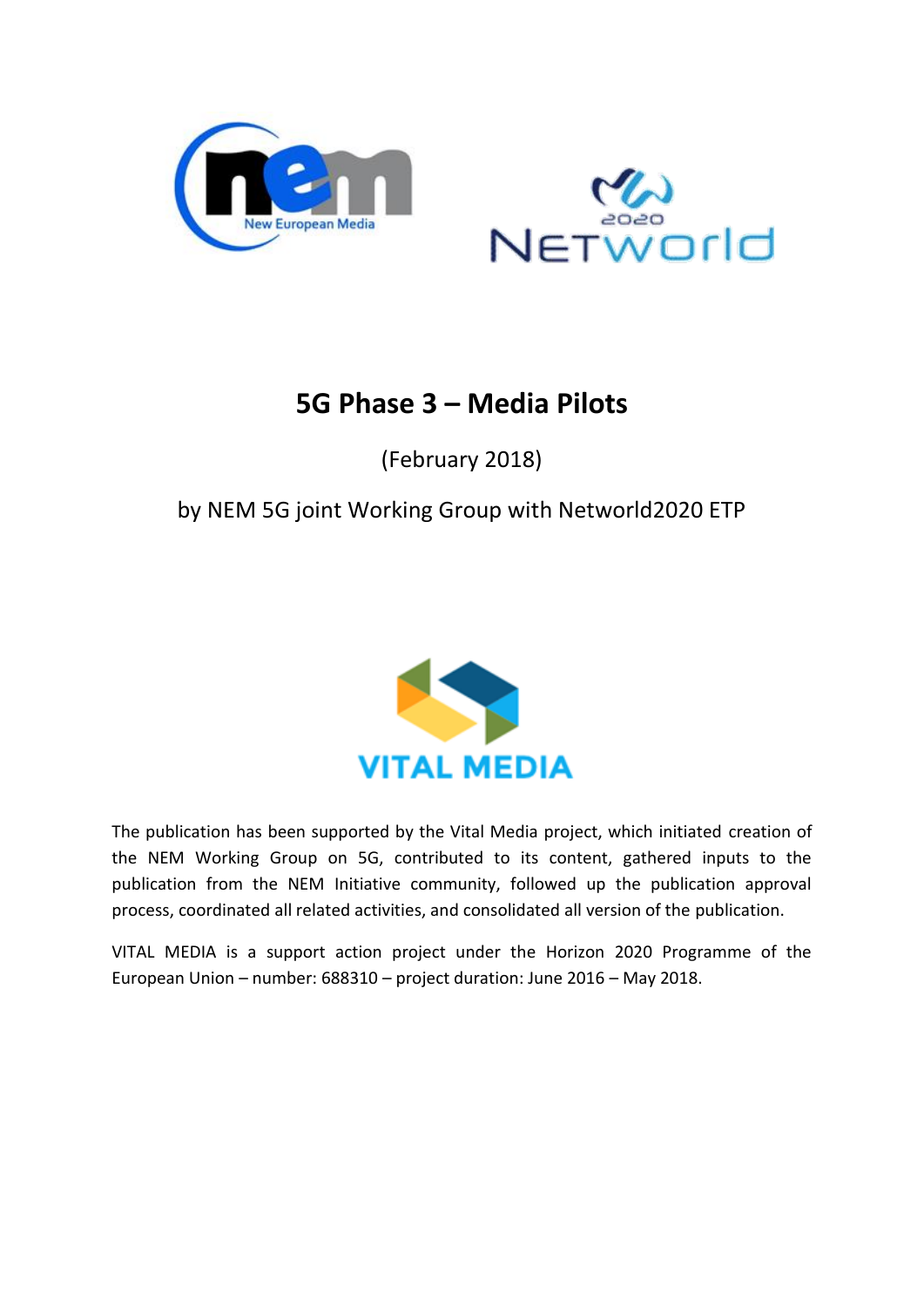



### <span id="page-1-0"></span>**Executive Summary**

This paper has the objective to describe potential pilots from the Media & Content domain that can be developed to take advantage of the future 5G networks.

Media & Content are one of the most important consumer of network capacities "Streaming and cloud-based services and applications are the biggest demand drivers. They are enabled by better devices and richer applications and reinforced by trends to higher resolution screens and the availability of lower latency, higher performance networks. The younger generation's unprecedented consumption of data anywhere and on any device becomes the de facto behaviour in the larger populous" - *Bell Labs Consulting report 2016.*



Given these trends, it is key that the future 5G networks will be able to support requirements from Media & Content applications and services, mainly bandwidth, latency and security.

5G PPP IA has identified 6 KPIs that 5G should reach:

- 1. 1000 times higher mobile data volume per geographical area.
- 2. 10 to 100 times more connected devices.
- 3. 10 times to 100 times higher typical user data rate.
- 4. 10 times lower energy consumption.
- 5. End-to-End latency of < 1ms.
- 6. Ubiquitous 5G access including in low density areas.

There are many use cases that could be developed in the Media & Content sector able to validate these 5G KPIs. The working group, mixing experts from Network (Networld2020 members) and Media (NEM members) collected those potential use cases and ranked them according to the coverage of the KPIs (bandwidth, latency, security,…).

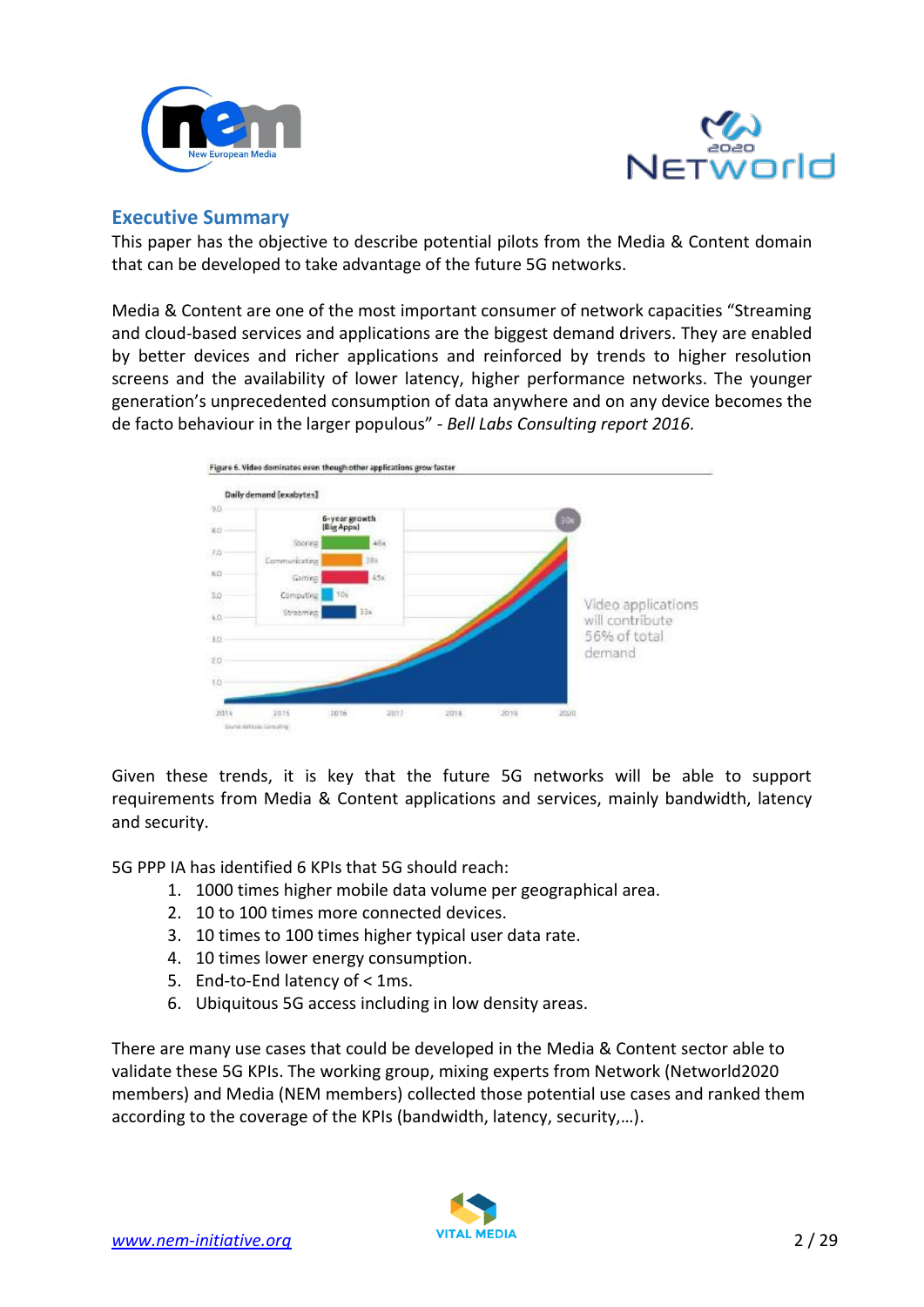



The working group identified ten potential pilots suitable to verify the 5G KPIs but should also show case realistic use cases that could be conducted all around Europe during the experimental phase of 5G.

- 1. NREN for education
- 2. Next Generation media over 5G enabled cities
- 3. Large events remote visualization experience
- 4. Cooperative designing platform
- 5. Public Protection and Disaster Relief
- 6. Remote medicine
- 7. Remote education
- 8. VR with multiplayer interactions
- 9. Mixed reality experience
- 10. Real time video analysis

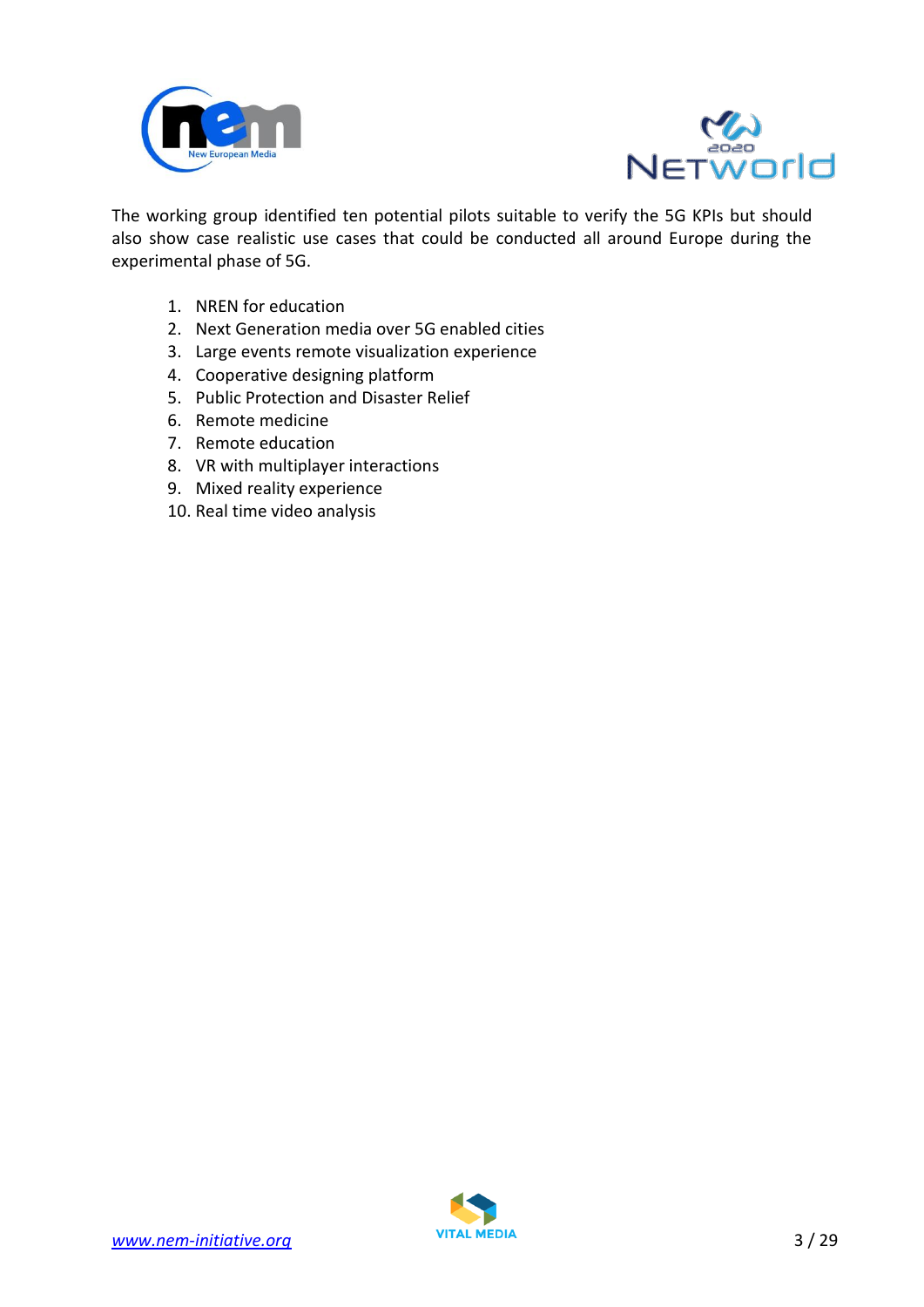



## **Table of Content**

| 1.     |        |        |                                                                           |  |  |  |  |
|--------|--------|--------|---------------------------------------------------------------------------|--|--|--|--|
| 2.     |        |        |                                                                           |  |  |  |  |
|        | 2.1.   |        |                                                                           |  |  |  |  |
|        | 2.1.1. |        |                                                                           |  |  |  |  |
|        | 2.1.2. |        |                                                                           |  |  |  |  |
|        | 2.2.   |        |                                                                           |  |  |  |  |
|        | 2.2.1. |        |                                                                           |  |  |  |  |
|        |        |        |                                                                           |  |  |  |  |
|        | 2.3.   |        |                                                                           |  |  |  |  |
|        | 2.3.1. |        |                                                                           |  |  |  |  |
|        | 2.3.2. |        |                                                                           |  |  |  |  |
|        | 2.4.   |        |                                                                           |  |  |  |  |
|        | 2.4.1. |        |                                                                           |  |  |  |  |
|        | 2.4.2. |        |                                                                           |  |  |  |  |
|        | 2.5.   |        |                                                                           |  |  |  |  |
| 2.5.1. |        |        |                                                                           |  |  |  |  |
|        | 2.5.2. |        |                                                                           |  |  |  |  |
|        | 2.6.   |        |                                                                           |  |  |  |  |
| 2.6.1. |        |        |                                                                           |  |  |  |  |
| 2.6.2. |        |        |                                                                           |  |  |  |  |
| 2.7.   |        |        |                                                                           |  |  |  |  |
|        |        | 2.7.1. |                                                                           |  |  |  |  |
|        | 2.7.2. |        |                                                                           |  |  |  |  |
|        | 2.8.   |        | Remote and Smart Media Production Incorporating User-Generated Content 14 |  |  |  |  |
|        | 2.8.1. |        |                                                                           |  |  |  |  |
| 2.8.2. |        |        |                                                                           |  |  |  |  |
|        | 2.9.   |        | Dynamic and Flexible UHD Content Distribution over 5G CDNs 14             |  |  |  |  |

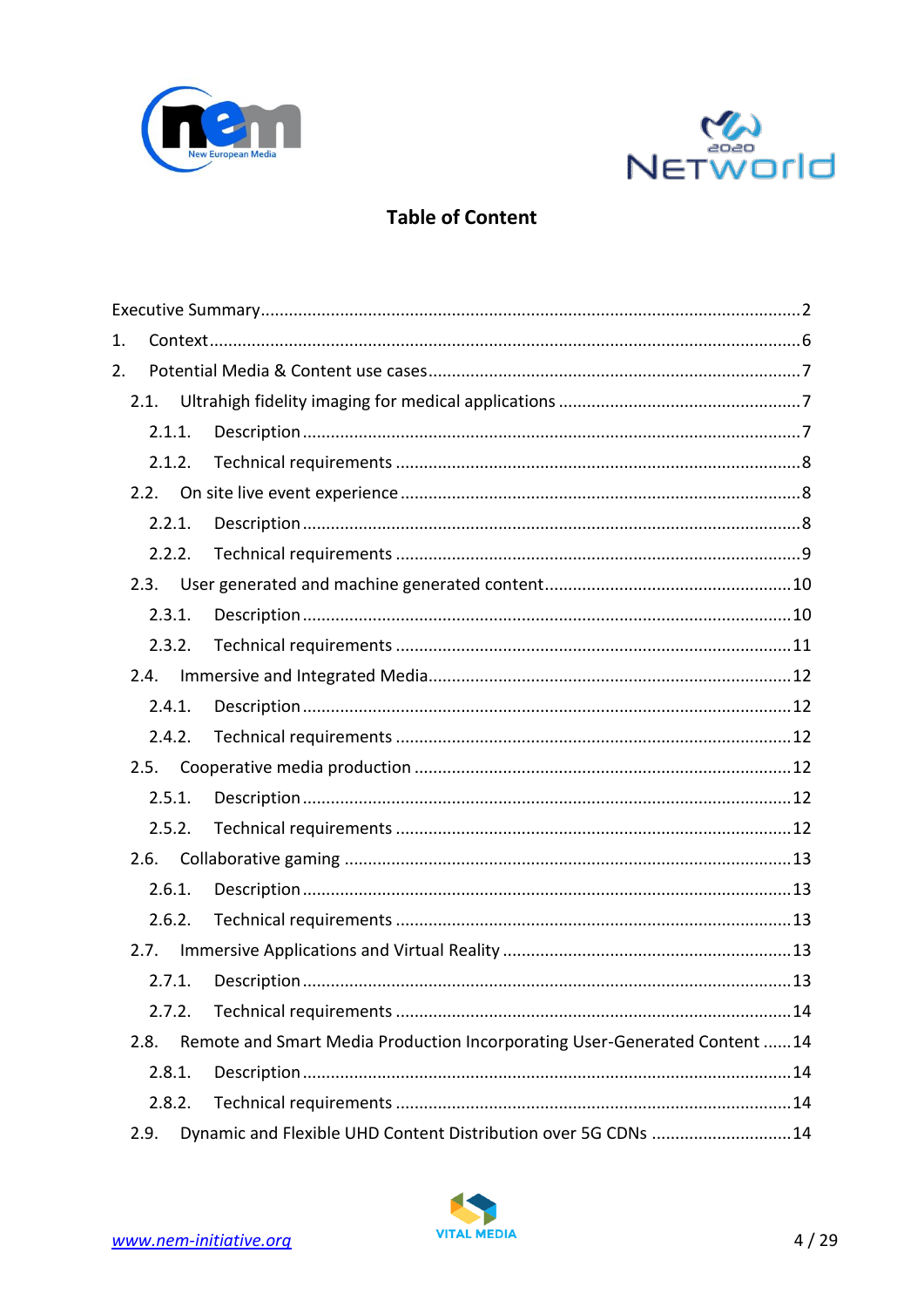



|    | 2.9.1.  |  |  |  |  |  |
|----|---------|--|--|--|--|--|
|    | 2.9.2.  |  |  |  |  |  |
|    | 2.10.   |  |  |  |  |  |
|    | 2.11.   |  |  |  |  |  |
|    | 2.11.1. |  |  |  |  |  |
|    | 2.11.2. |  |  |  |  |  |
| 3. |         |  |  |  |  |  |
| 4. |         |  |  |  |  |  |
| 5. |         |  |  |  |  |  |
|    | 5.1.    |  |  |  |  |  |
|    | 5.1.1.  |  |  |  |  |  |
|    | 5.1.2.  |  |  |  |  |  |
|    | 5.1.3.  |  |  |  |  |  |
|    | 5.1.4.  |  |  |  |  |  |
|    | 5.1.5.  |  |  |  |  |  |
|    | 5.1.6.  |  |  |  |  |  |
|    | 5.1.7.  |  |  |  |  |  |
|    | 5.1.8.  |  |  |  |  |  |
|    | 5.1.9.  |  |  |  |  |  |
|    | 5.1.10. |  |  |  |  |  |
|    | 5.2.    |  |  |  |  |  |
|    | 5.3.    |  |  |  |  |  |
| 6. |         |  |  |  |  |  |

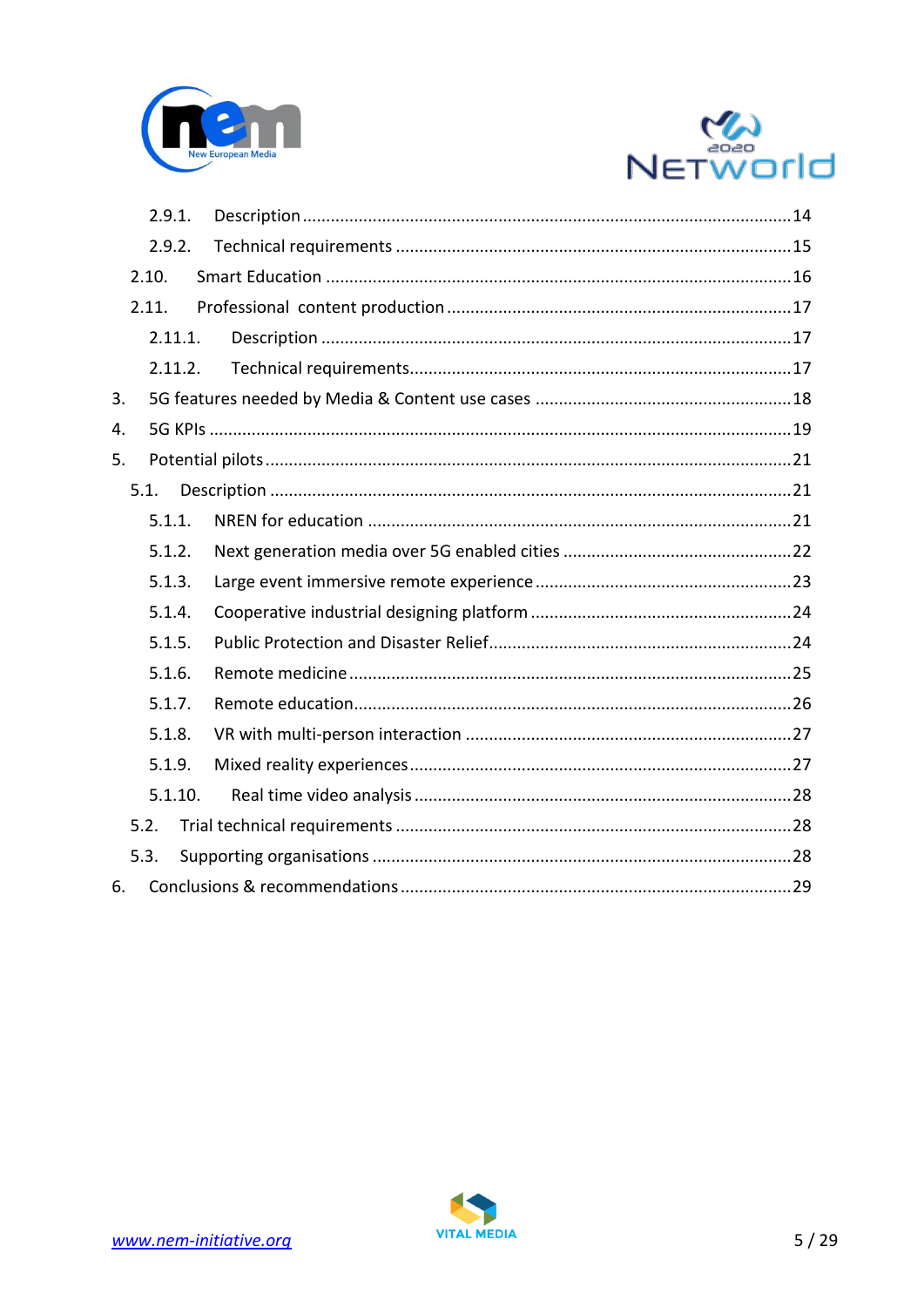



## <span id="page-5-0"></span>**1. Context**

5G promises a wide range of extra features compared to the currently available communication systems. 5GPPP has already identified a list of high level 5G Key Performance Indicators (KPI) which includes: 1000 times higher mobile data volume per geographical area, 10 to 100 times more connected devices, 10 times to 100 times higher typical user data rate, 10 times lower energy consumption, End-to-End latency of < 1ms and Ubiquitous 5G access including in low density areas.

Multi-access Edge Computing (MEC) capabilities enabled by Network Functions Virtualization (NFV) and Software Defined Networking (SDN) are fundamental to realize 5G PPP vision. With the help of NFV and SDN, the embedded resources at the multiaccess network edge are employed to offer added value services, improve quality of experience by moving intelligence at the edge and create new business opportunities.

In particular, for next generation media services the virtualization capability offered by NFV and SDN will help media service provides to exploit resources (network and IT) from a central point, without being worried about where the actual hardware is located, how it is maintained, who is the vendor, etc. Moreover, the unified management of computing, networking and storage will significantly reduce media service provisioning time. For example, instead of spending hours to set up a service, it will happen in order of minutes (5G PPP KPI: reduce serviced provisioning time from 90 days to 90 minutes). Orchestration capacity makes it possible to coordinate thousands of devices, thus media service providers can utilize unconventional hardware, e.g. GPUs, in fly and on demand (5G PPP KPI: more connected devices). Programmability and automation are two important features which change the overall media service behaviour towards more automated/intelligent systems able to guarantee QoS and SLA compliance with minimum human intervention and error. Dynamic scaling is another important advantage enabled by SDN/NFV to optimize resource utilization and reduce OPEX (5G PPP KPI: 10 times lower energy consumption). Furthermore, sharing expensive infrastructure among serves tenants/service provides, so called 5G multi tenancy feature, will significantly reduce the required CAPEX for service offering. Last but not least, SDN/NFV create an open ecosystem where a full choice of modular plug-ins can be easily adapted to customize service offering according to the user needs.

After 5G technologies have reached a maturity level beyond pure lab experiments, trials and pilots at local as well as Pan-European level will play a key role to accelerate the deployment of these new technologies. The main target of such trials is the validation of 5G technologies in multi-vendor and multi-user environments. Verifying the stability and advantages in this environment will be an important step in moving 5G technologies from the R&D laboratories into the market. In addition such trials will serve the validation of the technology as well as the identification of further features to serve the needs of specific industry segments and user groups. A secondary and equally important

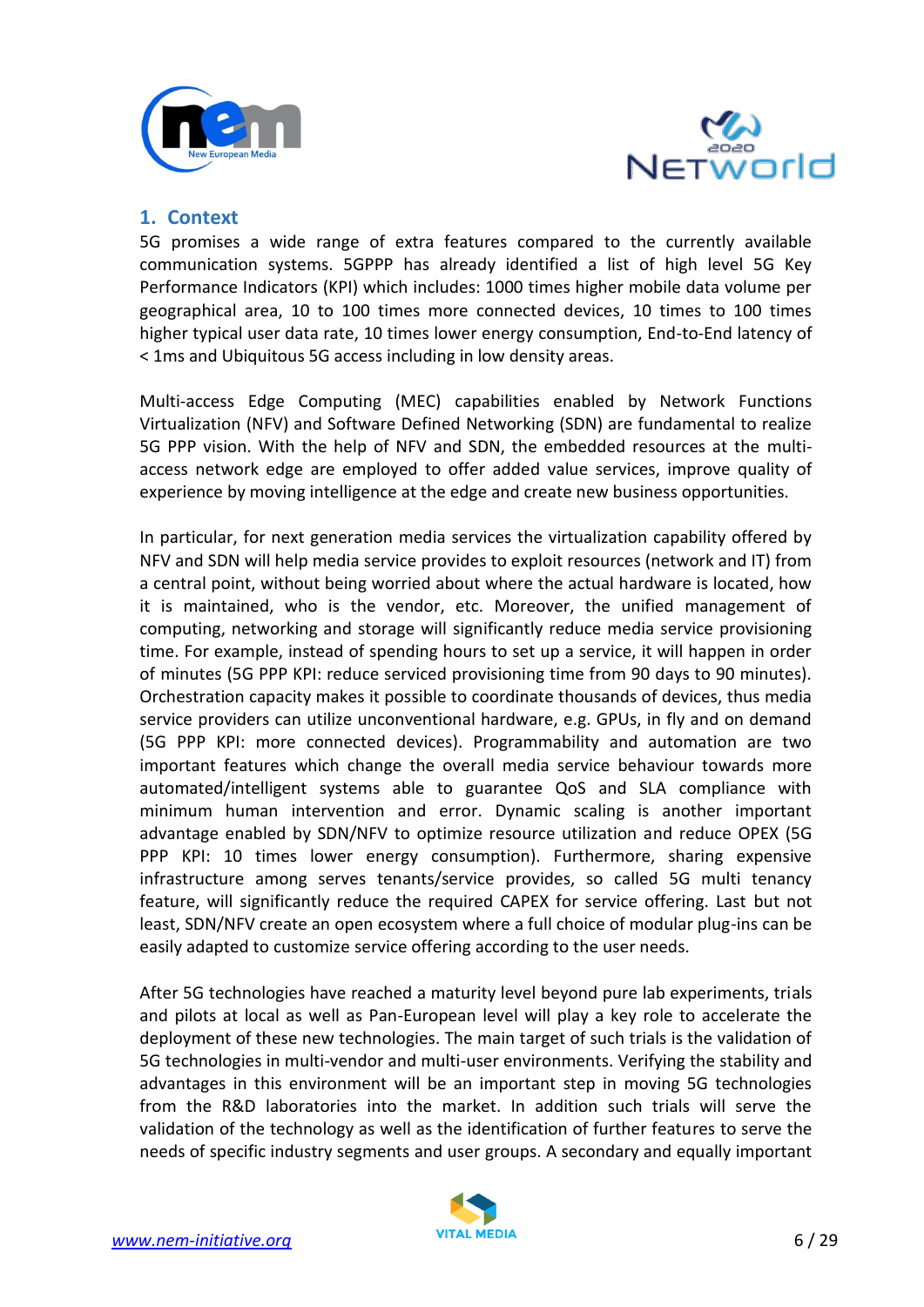



goal is to increase the understanding of the new possibilities 5G technologies offer in industry segments which are less ICT focused and thereby help to jump start 5G adoption across a broad range of industries.

The ambition and the reality of actual demonstrations coming from vertical trials should be considered as with a strong dependency on underlying platform capabilities. Without discussing detailed technical features, one should take into account the platform interoperability issues at least from following different angles:

- Verticals should benefit from a meaningful (representing 5G services offer) common and standard interface, such as APIs, that will allow discovering, triggering, negotiating and controlling the platform capabilities through this vertical interaction.
- Since many Verticals should involve several platforms to demonstrate end-to-end capabilities, interoperability between platforms is becoming a must.
- Platforms should serve for actual KPI validation, benchmarking including vertical missions.
- Platforms should also be repeatable and deployed where the vertical stands.

Thanks to the work done together with Networld2020 and NEM in 2015, Media & Content has been identified as one of the potential vertical sector that should take part in these pilots. However several other domains have been also selected such as Health, Logistics, Smart cities, Automotive, Agriculture, … There is a need to demonstrate Media & Content as really a key sector that 5G pilots should take advantage to validate the technology KPIs but also to get relevant feedback from end users.

## <span id="page-6-0"></span>**2. Potential Media & Content use cases**

Ideas regarding use cases, coming from NEM members as well as from 5G Media project, have been identified and listed in this chapter This list is not exhaustive and can be extended if needed.

## <span id="page-6-2"></span><span id="page-6-1"></span>**2.1.Ultrahigh fidelity imaging for medical applications**

#### **2.1.1. Description**

In events such as disaster relief and first-response triage, technologies such as mobile X-ray radiography, mobile medical ultrasound or even mobile computed tomography can enable onsite medical personnel to receive assistance with diagnostic decisions by remote medical experts.

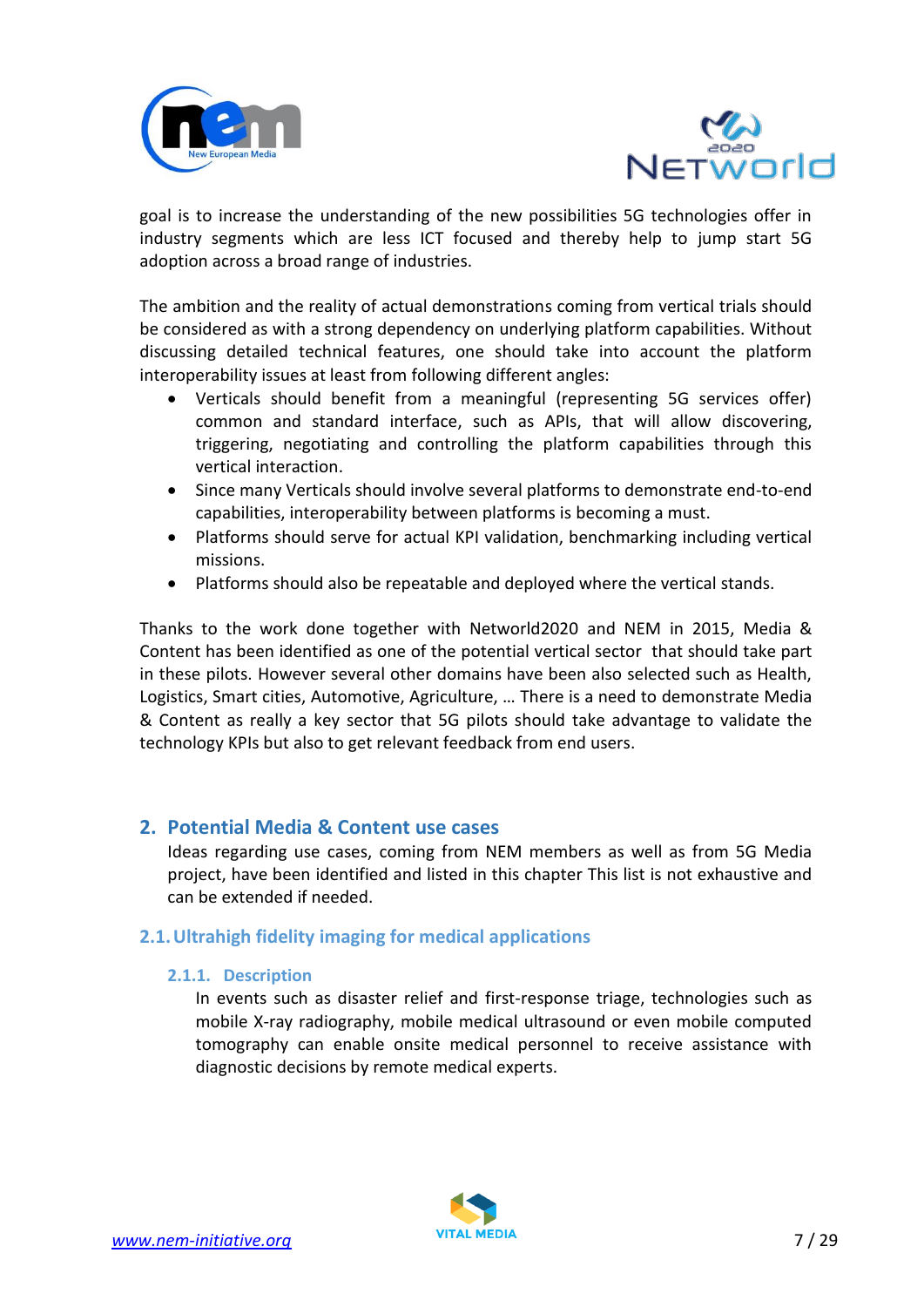



#### <span id="page-7-0"></span>**2.1.2. Technical requirements**

Concerning the mobile Diagnostic Imaging, the ultrahigh fidelity imaging is fundamental to guarantee the diagnostic value of the received data. Therefore, besides the source quality and the lossless coding, the reliability of the connectivity is a must for this kind of applications.

In addition, near real time data transmission is crucial under critical conditions, while mobile communication can highly extend the availability of these services, for example where xDSL or fiber connections are not available or in mobility, for instance inside an ambulance or an helicopter.

To achieve this it may also be needed to use "bonding", splitting the video over multiple connections from the same or different technologies or operators, including for example 5G bonded with satellite connection, or 5G from two different operators.

To provide expected level of diagnostic imaging service in case of first-response and disaster relief, devices intended for diagnostic imaging should have guaranteed priorities within the network. Since network overloads are common in case of mass events and/or accidents and disasters, network must provide appropriate mechanisms to prevent denial of service for first responders, medical personnel and similar units' devices.

#### <span id="page-7-2"></span><span id="page-7-1"></span>**2.2.On site live event experience**

#### **2.2.1. Description**

Places such as stadiums, cinemas and hall parks are becoming increasingly connected to the digital world, with the purpose of further engaging their users.

**Augmented onsite live event experience**: this use case concerns with augmenting the experience of the onsite visitors, for example by means of augmented reality, by providing them with additional information relating to the live event. Such information may be previously available or be created in realtime.

**Personalised onsite live event experience**: this use case caters for personalizing the visitors' experience, for example allowing them to select (additional) camera angles to view, zoom in in certain area of the location which would otherwise be too far away or not visible from their current location, or view re-plays of the just played content or view related content.

On site live events can be classified into scheduled (e.g. sport matches, music concerts, festivals) and unpredictable/unexpected events (e.g live news, emergency support,…).

Scheduled events are planned by TV organizations employing professional equipment like 360 degrees cameras and UHD video streams. Additionally, video streaming produced users attending the event could be properly conveyed by

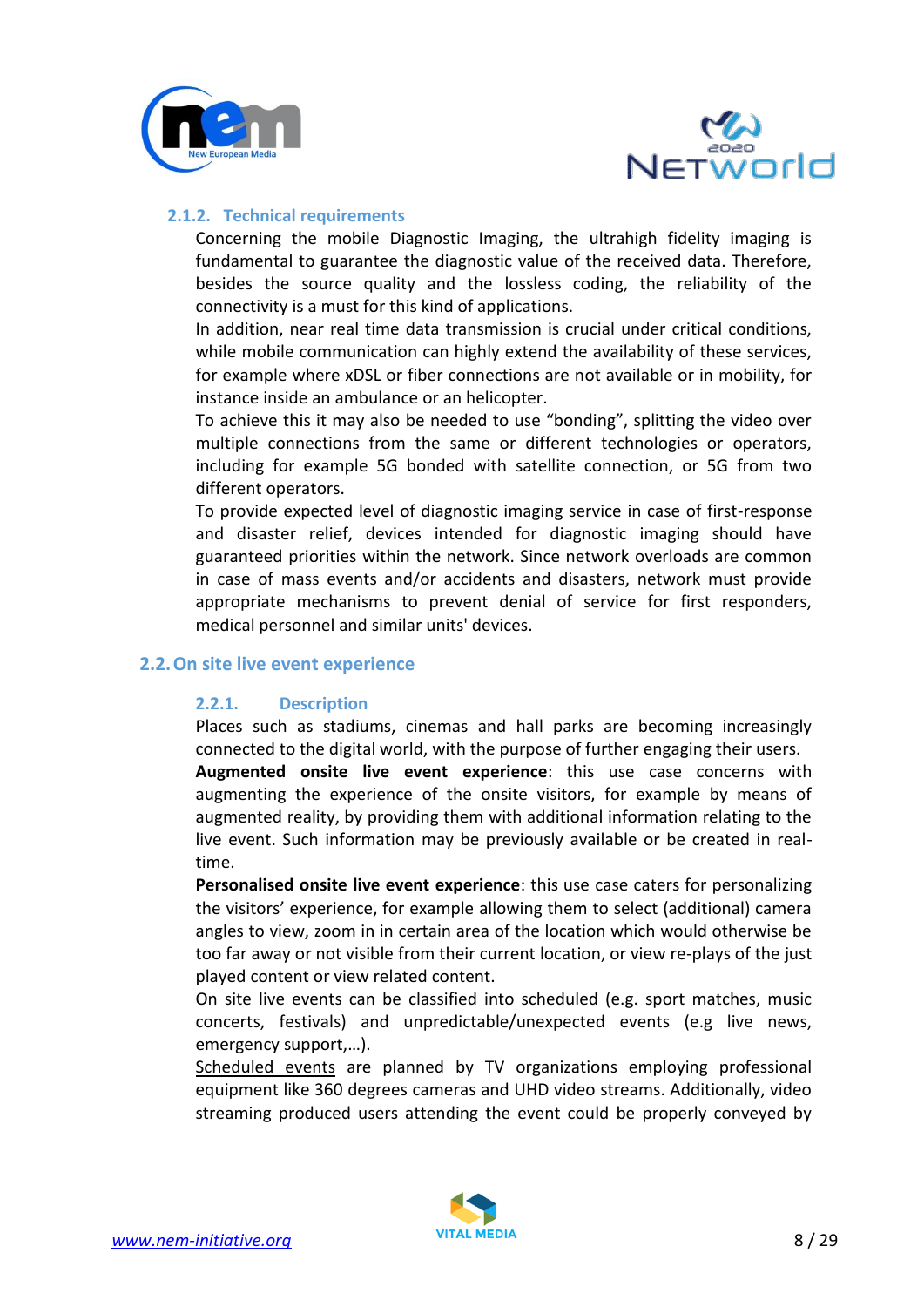



professional equipment to enhance media fruition or delivered directly to final users as direct video communications.

Unpredictable/unexpected events cannot be planned in advance and need to be streamed at unpredictable time, from both TVs and users in the area of the event.

The fundamental difference between the two kind of events is related to the time available for infrastructure setup, being the second one possibly critical also for environmental aspects.

Both cases requires to setup media delivery and the related communication support for a limited period of time, i.e. the duration of the event.

eMBMS, 5G broadcast and multicast and seamless transition to unicast, can also enable delivery of high quality video to many users without consuming more bandwidth.

#### <span id="page-8-0"></span>**2.2.2. Technical requirements**

Onsite live event experiences have to cater for several (hundreds or thousands) users. This means that these use cases will demand large data rates and are characterized by a high number of devices simultaneously active onsite. Additionally, there will be stringent requirements in terms of latency, due to the live and real-time nature of the use cases (especially for the augmented onsite live event experience). A further requirement relating to experience personalization will be the availability of different types, or versions, of content, where therefore caching (both for what concerns capacity and efficiency / management) will play an important role.

The communication support for onsite live event experience calls for dynamic setup capability characterized by different KPIs in scheduled or unpredicted events, even with 'on the fly' service deployment time. Network resources require to be flexibly assigned to the media sources depending on the traffic and device capacity. In fact streaming can be generated by different devices and video formats. Reliable connectivity between the "event site" and the final users should be provided to deliver contents with guaranteed QoS and service continuity. In addition, smart caching techniques should be available for the network to reduce its load.

The above requirements can be met by exploiting the cloud RAN design principle and network slicing. Distributed content caching can be developed accordingly (e.g., placing the cache where some baseband processing functions are placed).

3D Sound should also be a potential interested technology for such a use case. Low latency, ultra high data rates and high performance compression

technologies, capabilities to geo-position sound within video content. Adding more viewers to the same content without linear increase in bandwidth consumption is required as well as managing several broadcasts at the same

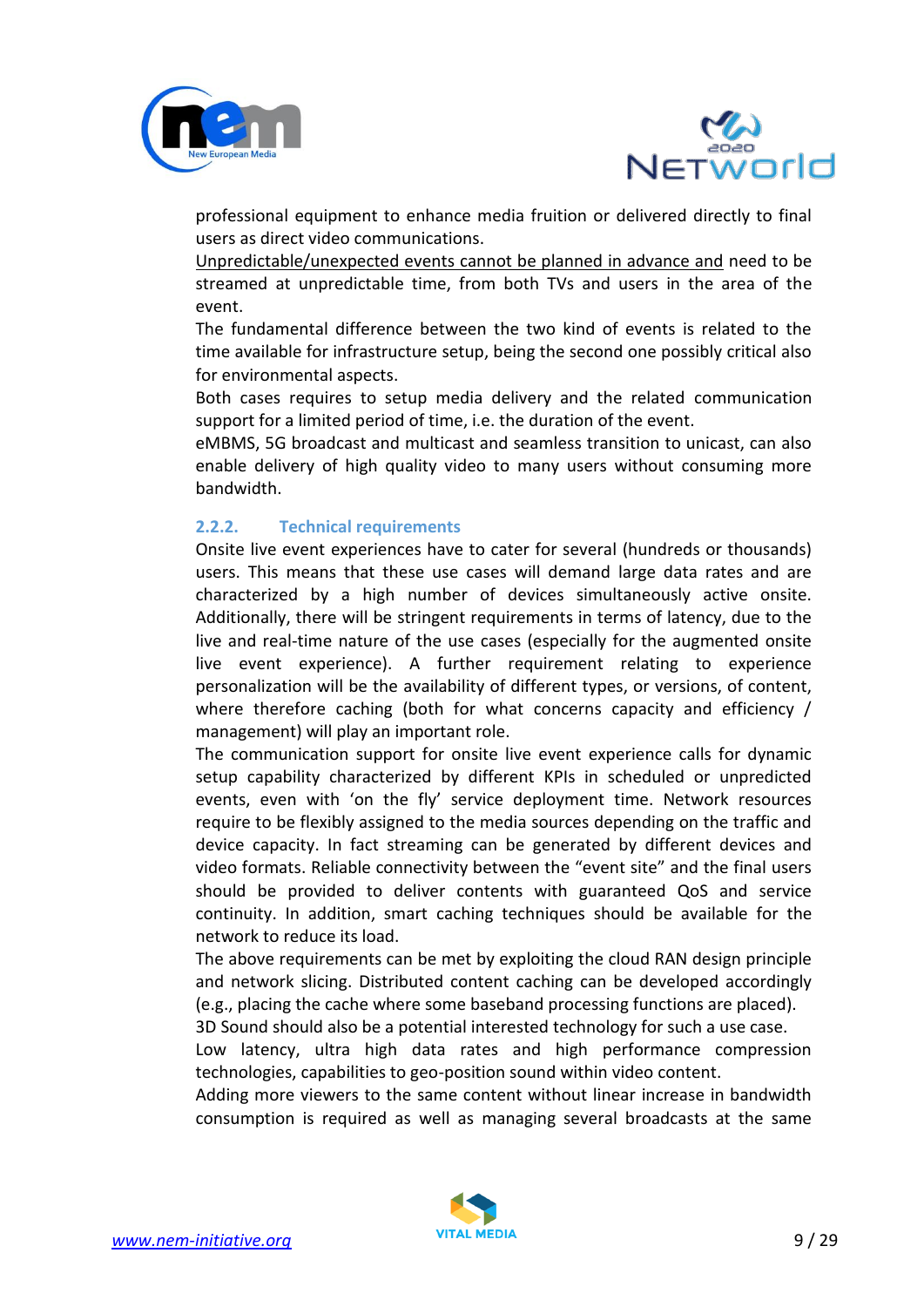



location (e.g. transmitting different views of the same event or different events), using 5G broadcast and multicast technologies.

#### <span id="page-9-1"></span><span id="page-9-0"></span>**2.3.User generated and machine generated content**

#### **2.3.1. Description**

**Connected Drones for Infrastructure or Environmental monitoring**: 3D mapping in various industries, such as oil & gas, agriculture, and logistics, Public safety and surveillance are just a few examples of the services that can be offered through UHD and 360 camera mounted on remotely operated drones. Beside remotely operated drones a large number of drones carrying cameras within a geographic area will:

- navigate themselves automatically,
- taking care of obstacles, weather, charged batteries,
- exchanging each other

Collaborate to cover a specified Area with video feed + ad hoc BS

**Mobile Video Surveillance**: Public Safety Operators can wear connected camera while they are in action and send through the mobile network their video feed to a Video/Management/Localisation Platform that handles the registration and the coordination with the Operation Center. The Video Surveillance could be provided in conjunction with communication push to talk, to guarantee coordination among Operators. Some of the most important use cases are:

- 1. Support to operational services for mass events (heads of state visits, parades, football games, concerts, ...)
- 2. Additional tool for managing critical situations in real time by the central from field
- 3. Surveillance access and sensitive areas on mobility
- 4. Video surveillance from helicopter.

**Public Protection and Disaster Relief**: body-worn devices, surveillance cameras, sensors may collect and send various parameters regarding environmental conditions (temperature, presence of toxic gases, water level, seismic activity, location of crowds, etc.), vehicular installed sensors (including autonomous driving public safety related vehicles) and responder's physical conditions (position, body temperature, heartbeat, air consumption, etc.) to the Operation Centre where data could be further analysed. Incident commander is therefore better informed about the situation in the field which could be crucial in making decisions.

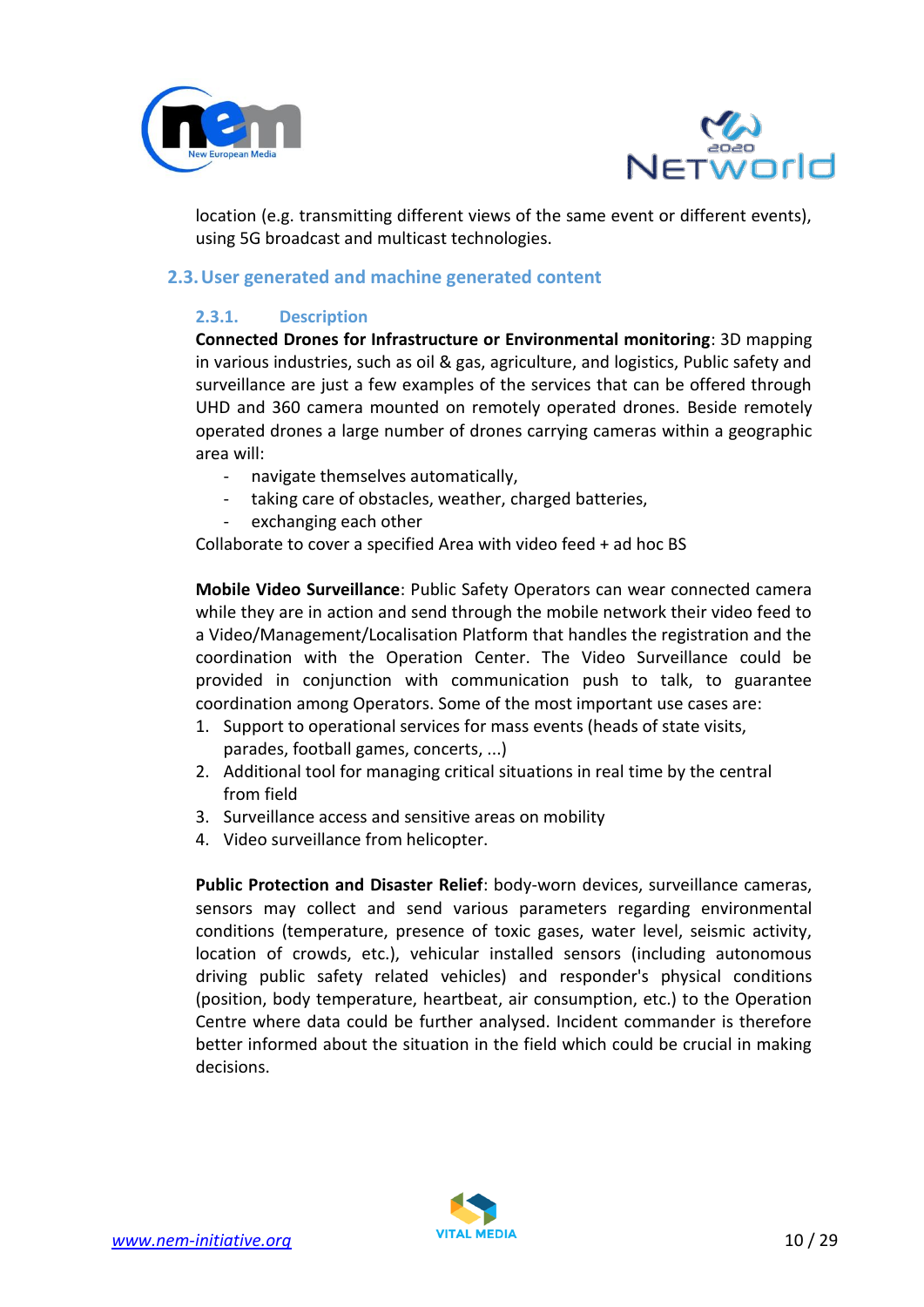



**Smart City**: Mobile web cam can be installed in the smart city. The images/streams acquired can be remotely processed to enable a variety of applications in different service areas:

- Monitoring parking areas: to determine the availability of parking slots, to verify the appropriate use, etc
- Security reasons: biometric recognition, video surveillance, etc
- Monitoring the environment for safety reasons: management of emergency conditions

**Smart Agriculture:** robots with advanced functionalities related to guidance, detection, action and mapping may be employed in agriculture to better monitor the environmental conditions and increase the production.

These robots do not need guides on the floor, and avoid collisions with people and objects thanks to remote real-time processing of sensor data and images.

#### <span id="page-10-0"></span>**2.3.2. Technical requirements**

**The connected drones used for Infrastructure or Environmental monitoring**, requires very low latency for their remote operation and high bandwidth per sending high quality images. In addition the network should be able to operate with systems moving at a speed up to 70 km/h

**For mobile surveillance**, high throughput is essential for the reliability of the service in addition to a secure management of the data both in the phase of sending to the network and in the storage in the cloud.

The speed (60 km/h), in some cases the availability of an ad-hoc network

**Public Protection and Disaster Relief**: To provide expected level of service, PPDR devices should have guaranteed quality of service level within the network. Since network overloads are common in case of incidents, network must provide appropriate mechanisms to pre-emptively allocate and preserve level of communication quality and prevent denial of service for those devices.

For **Smart City**, given the potentially high number of devices, the requirements fall in the area of Enhanced Mobile BB and massive IoT.

**Smart Agriculture, ,** the bandwidth requirement is high for the tasks based on high quality videos, while the speed of the transmitter and receiver usually is not an issue because these robots move slowly (around 3 m/h) around the fields

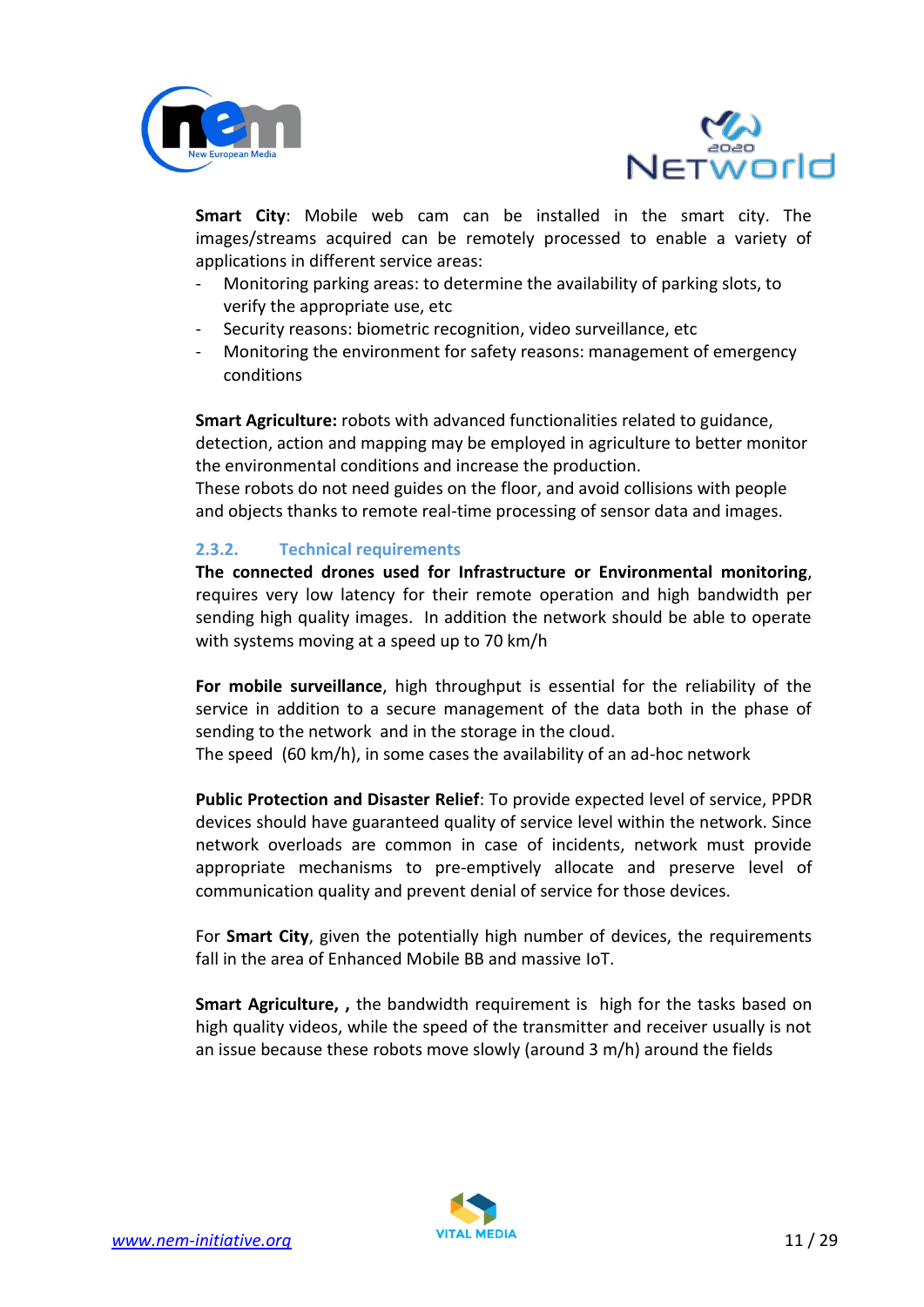



#### <span id="page-11-1"></span><span id="page-11-0"></span>**2.4.Immersive and Integrated Media**

#### **2.4.1. Description**

#### **Virtual Reality**

The users, wearing a VR headset replacing his whole field of view, will be able to experience 360 videos, lightfields and 3D contents (e.g. 3D reconstructions of environments captured through photogrammetry o laser scan technologies). The user can experience the visit of specific locations of interest, downloading at very high speed all the related content, realizing a virtual reality experience.

This can be exploited to make remotely available specific contents, but also to integrate the existing contents with additional information. Main areas of exploitation could be tourism and education.

#### <span id="page-11-2"></span>**2.4.2. Technical requirements**

Virtual Reality will require extremely high data rates, in order to transmit 4K, 8K and even 16K video resolutions. WebVR applications will need to dynamically download all the 3D assets and media contents needed to build the VR experience requiring both very high data rates and low latency. Additionally, ultra-low latency (<20ms) will be needed, to avoid motion sickness. Similarly, reliability and video continuity without perceived interruptions are needed, otherwise the VR will not succeed. Delivery into vehicles, such as trains (300 km/hr) or infotainment in vehicles (70 km/hr) is also a technical requirement, at a lower priority than other services in cases of insufficient networks performance.

#### <span id="page-11-4"></span><span id="page-11-3"></span>**2.5.Cooperative media production**

#### **2.5.1. Description**

Immersive videoconferencing and collaborative designing environment will enable people to meet, discuss and collaborate in a virtual location, while having the experience of being in the same physical room or space. To make this possible, each participant needs to be able to receive, in real time, the audiovisual feed of all other participants and be able to smoothly interact with them, both verbally (e.g. speaking or in terms of other environment noises) and visually (e.g. body language, shared document, artifact and/or activity). The experience will be so compelling that the need of physical meetings among distant / international parties will be drastically reduced and possibly no longer required.

#### <span id="page-11-5"></span>**2.5.2. Technical requirements**

In order to achieve the ambitions of this use case, a combination of networks, processing and device requirements need to be met. Specifically:

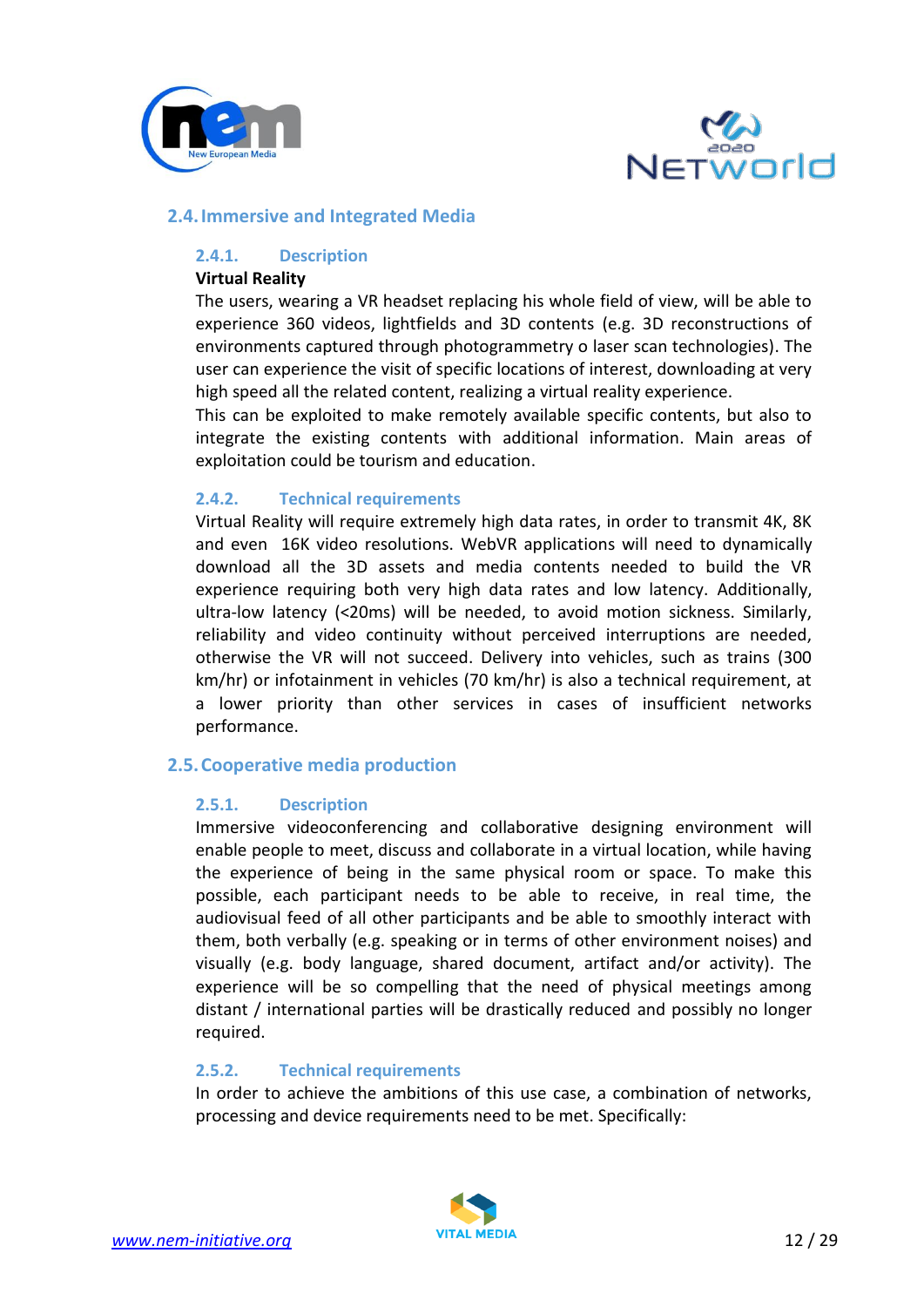



- o the network shall be capable to transmit, both in uplink and downlink, a large amount of bandwidth at a very low latency
- o the audiovisual feeds generated at different locations shall be synchronized before being displayed to the end user, however the introduction of too much additional delay due to synchronization should be limited or avoided, to enable a realtime experience
- o solutions shall take device requirements into account, in fact the ability of devices to decode different audiovisual streams may be limited
- o scalability, the above properties should scale well for a large and a dynamic number of participants
- o dynamic path adaptation based geo-located and physical network architecture.
- $\circ$  high resolution video transfer that includes enriched content, multi-users, multi-sites

## <span id="page-12-1"></span><span id="page-12-0"></span>**2.6.Collaborative gaming**

## **2.6.1. Description**

Including immersive gaming (AR, VR)

## <span id="page-12-2"></span>**2.6.2. Technical requirements**

The requirements include very low latency, certainly including dynamic path adaptation based on geo-localised and physical network architecture. Also high resolution video transfer that includes enriched content, multi-users, multi-sites, multi-data streams independent of video content streams.

## <span id="page-12-4"></span><span id="page-12-3"></span>**2.7.Immersive Applications and Virtual Reality**

#### **2.7.1. Description**

#### **Interactive Virtual Reality**

Virtual and mixed reality technologies are going to have an increasingly important role in the next few years. Through appropriate mobile devices, two or more people interact in a virtual space, experiencing physical interaction even if they are not in the same location. Advanced and photorealistic avatars will replicate eye movements, subtle facial expressions and the movement of the whole body of the user, further enriching the communication. This can be exploited in the area of entertainment, but also in the area of business/enterprise services.

Social VR is possibly the killer application for immersive technologies to succeed, and it likely represents the natural evolution of today's social networks.

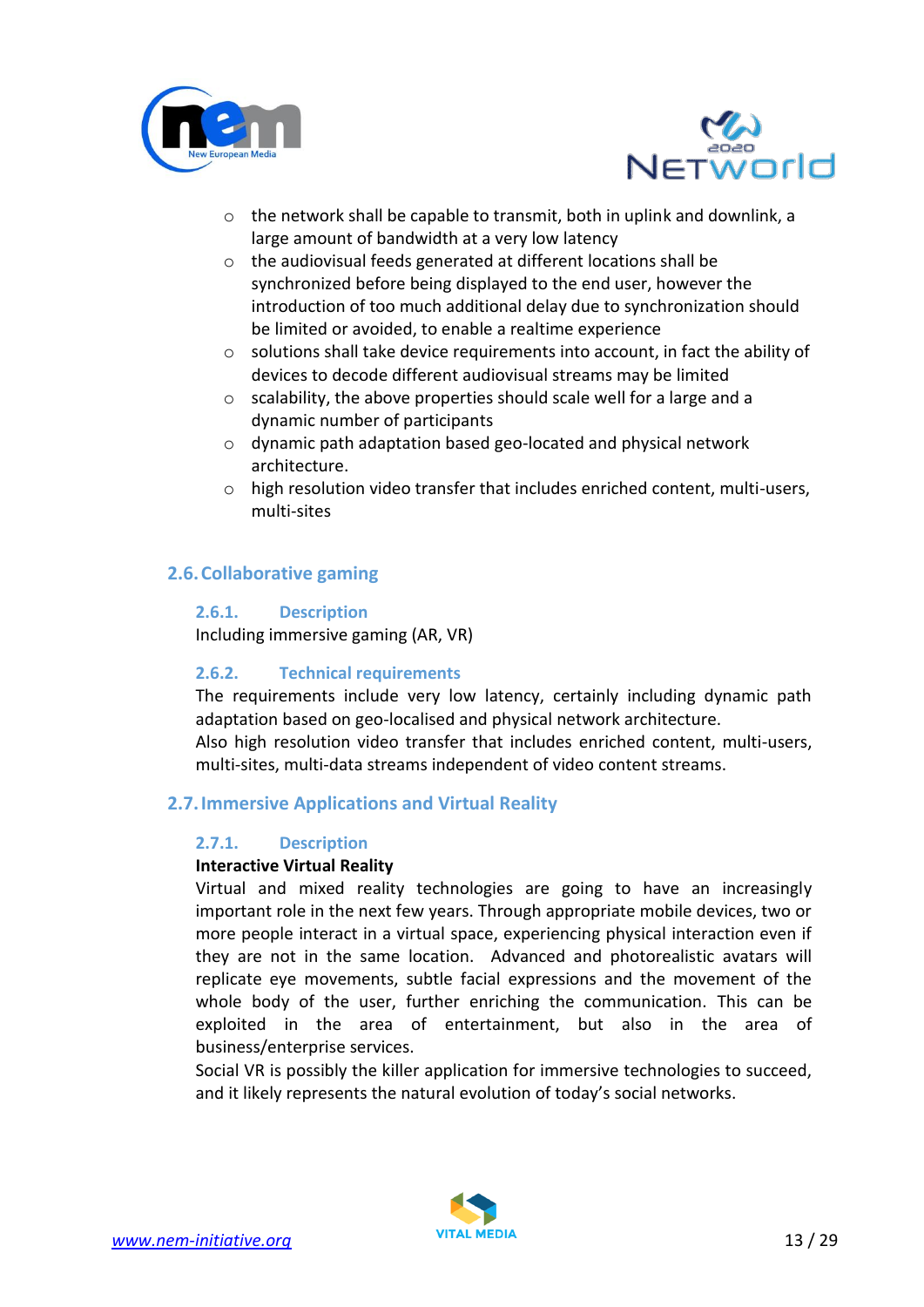



#### <span id="page-13-0"></span>**2.7.2. Technical requirements**

For Interactive Virtual Reality, the technical requirements fall in the area of Enhanced Mobile BB and Low Latency.

## <span id="page-13-2"></span><span id="page-13-1"></span>**2.8.Remote and Smart Media Production Incorporating User-Generated Content**

#### **2.8.1. Description**

More and more media content is being produced daily. It includes real time video, e.g, very highly promoted on social networks like Facebook or Whatsapp or WeChat, or non-real time – uploaded and shared. More and more professional content is also created, breaking news, Sports events including lower ranking and even local events, reality shows, faith TV and other professional and semiprofessional content which the new technologies in cellular, video compression and editing, cloud editing and social networks distribution, have been enabling. 5G can bring high uplink and downlink bandwidth to support such volumes of content and high resolutions (full HD and 4K), improved congestion handling for multiple transmission from the same area, lower latencies (though of less importance than in other use cases), and mobility – even from/to moving vehicles. Multiple video feeds form the same content owner or from different ones may be transmitted to the cloud or to the professional studio (like TV), potentially in different qualities yet with very much the same latency. Networks, technologies and links other than 5G cellular that may be available in some locations or venues (e.g. WiFi, fiber, LAN, 4G LTE) should be used seamlessly together with the 5G in order to split the load, reduce congestion, increase video quality and number of feeds.

#### <span id="page-13-3"></span>**2.8.2. Technical requirements**

Synchronization: between the professional content and user-generated content Dynamic network resource allocation: for example to allocate more upload bandwidth to the user devices currently filming the user-generated content; or caching capacity at the edge, where the user-generated content may be further processed (re-encoded, synchronized, integrated with other streams, multicast redistributed), ensure sufficient bandwidth (>12 mbps per a 4K stream, at least 5 streams) using network slicing and multi-link technologies; Be able to use simultaneously any type of other networks together with the 5G connection (satellite, fiber, LAN, WiFi, LTE).

#### <span id="page-13-5"></span><span id="page-13-4"></span>**2.9.Dynamic and Flexible UHD Content Distribution over 5G CDNs**

#### **2.9.1. Description**

In 5G CDNs will heavily rely on virtualization techniques even in the mobile edge segment. With the high reconfigurability and heterogeneity of the network, we

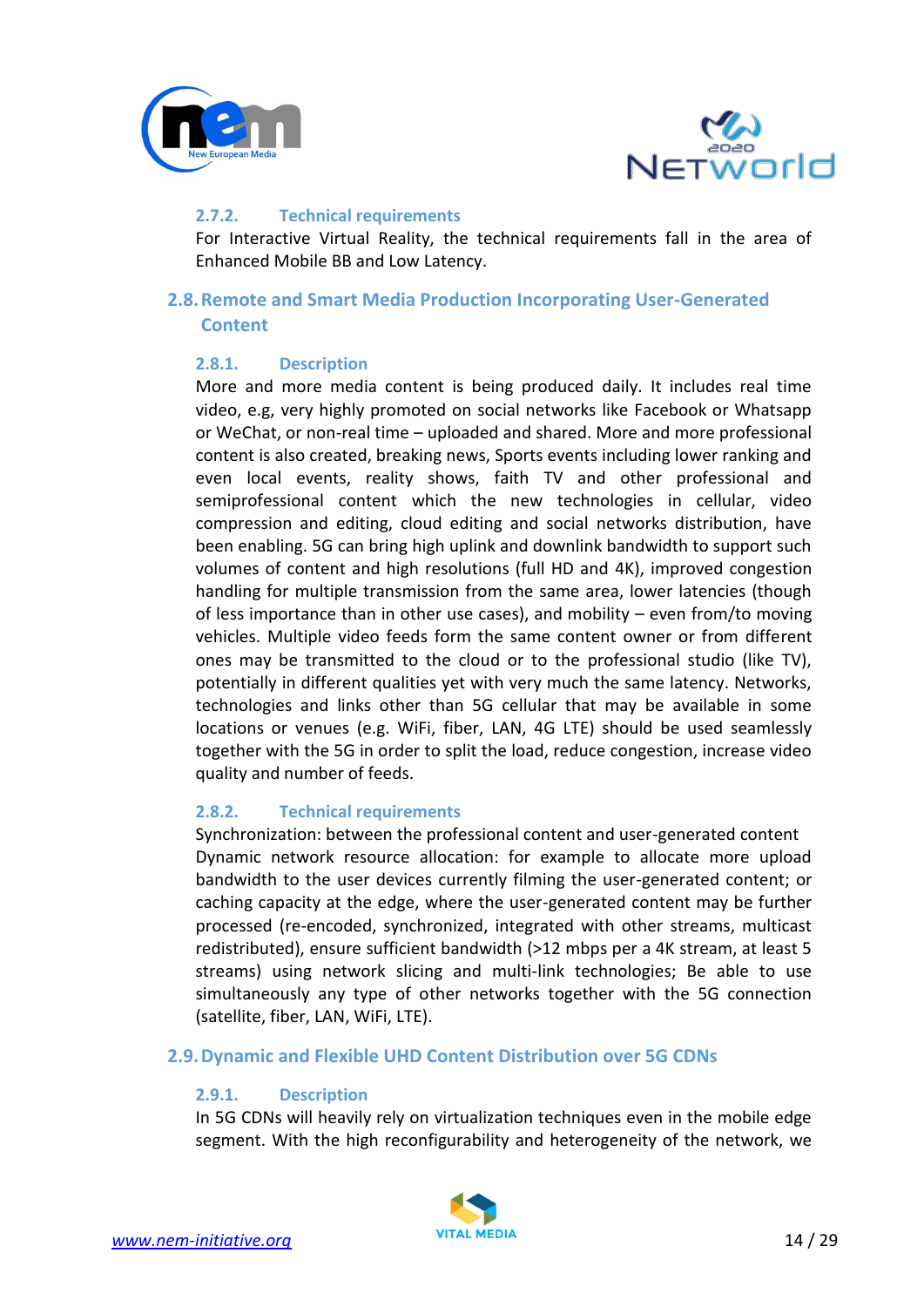



can expect novel forms of exploiting traditional forms of adaptive coding. Low latency requirements will require adaptation to be performed in the network, limiting the applicability of pure adaptive streaming protocols such as DASH. For this purpose we can foresee a DASH streaming service to be constructed by not having as many descriptions per segment as allowed qualities but rather being based on scalable coding techniques that can allow exploitation of adaptive modulation and coding (AMC) techniques as well as adaptive scheduling algorithms.

Eventually also multiple description coding could be exploited providing multipath (and multi-radio interface) capabilities.

Other techniques potentially useful could be related to join handover indications with prefetching content to the new site. Also, device mobility information could be used for selecting the most appropriate edge cache holding a copy of the sought content. The testbed could be extended to include a "follow me" feature to allow the user to set requests and the network to comply with them while the user moves.

At the same time, novel network and coding features should also be future proof and be designed keeping the abilities of (legacy) end user devices into account, which should still be able to obtain at least a (basic) version of the content.

#### <span id="page-14-0"></span>**2.9.2. Technical requirements**

For such a purpose, the testbed should comprise

- a properly populated content distribution service
- a resource orchestrator to match content characteristics with available resources
- a descriptor (and/or) a model of the rate-quality characteristics of the content to be made available to the orchestrator
- a set of heterogeneous radio interfaces with cells of different sizes
- an analysis of the handoff delay characteristics and the time margin
- user devices capable to actually deal with multiple interfaces at the same time
- modified decoders capable to exploit diversity and scalability
- resource orchestration and cache placement close to the edge with clustered small cells coordinated by an edge controller or being based on distributed computation algorithms
- KPIs to be addressed: reduced latency (<1ms), increased spectral efficiency (x1000), reduced service setup time (order of seconds)

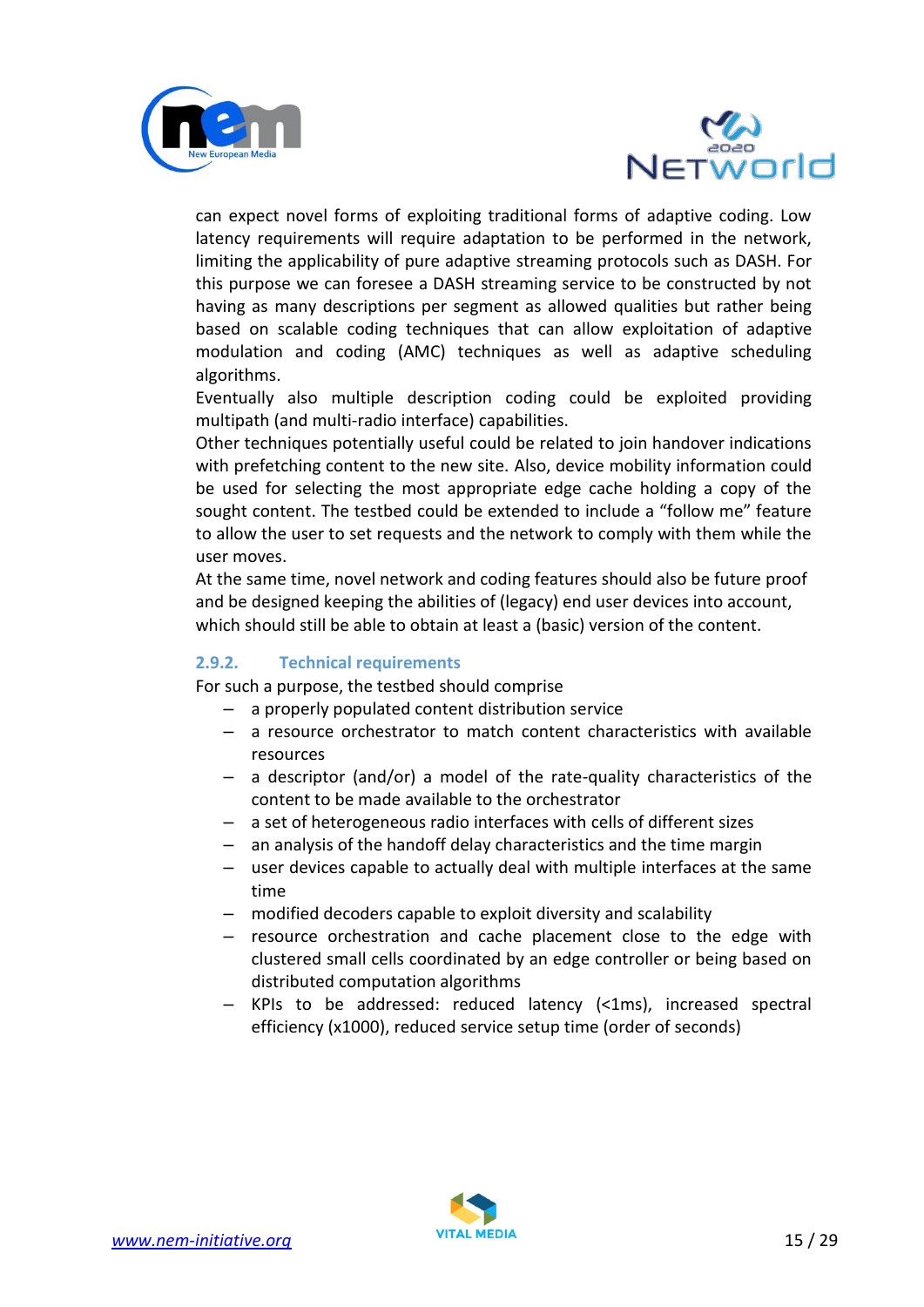



#### <span id="page-15-0"></span>**2.10. Smart Education**

The future learning model will be an immediate, virtual, and interactive environment which enables students to learn and interact in different ways than they do today.

This can be envisaged as follows:

By using distributed cloud and mobile edge computing to support such learning models, future mobile technology will enable single device content access anywhere, empowering students to resume their work at the convenient time and place through different devices, with an impression of immediate response time.

The advent of the Tactile Internet in 5G will help us to move from today's content and information delivery Internet to a skillset delivery Internet. This will create new ways of Tele-teaching and Tele-mentoring especially for training and skill development, bringing a new experience for distance learning and distance team-working. It can provide the possibility of removing the physical location constraint for experimental practices, and facilitate the sharing of resources between larger numbers of students irrespective of their physical location.

VR, and AR apart from their expected promising future in gaming and entertainment industry will play a big role in providing quality education and improving understanding-based learning and "reversed classroom" techniques among students and teachers. The nature of these services can make learning much more interesting and fun, and therefore persuading students to spend more time on their subjects. These services will also enable us to provide the right amount of information at the right time to the right users; Context Sensitive Training.

Combination of Tactile Internet with VR and AR will add a new dimension to tele-teaching, tele-mentoring, virtual university, virtual classroom, virtual teamworking, etc., helping us to provide more personalised vs. one-size-fits-all, problem-solving and question-asking vs. learning facts and figures, practical application vs. theory, and on-demand vs. time-specific based learning.

New mobile technology and connected devices will give students the opportunity to learn with minimal intervention from teachers and mostly through exploration, discovery and peer coaching. Telcos could provide the connectivity and platforms to enable these use cases out of campus and leverage the existing infrastructures, such as the network to supporting the needs of the [research](https://en.wikipedia.org/wiki/Research) and [education](https://en.wikipedia.org/wiki/Education) communities within a country (i.e., National Research and Education Network) and confederation-based Wi-Fi roaming access service (eduroam<sup>1</sup>) for in-campus services . The wired and wireless systems in the education sector are increasingly diverse with continuously changing experience. Seamless integration of different technologies would be needed to facilitate communication between

-



 $1$  www.eduroam.org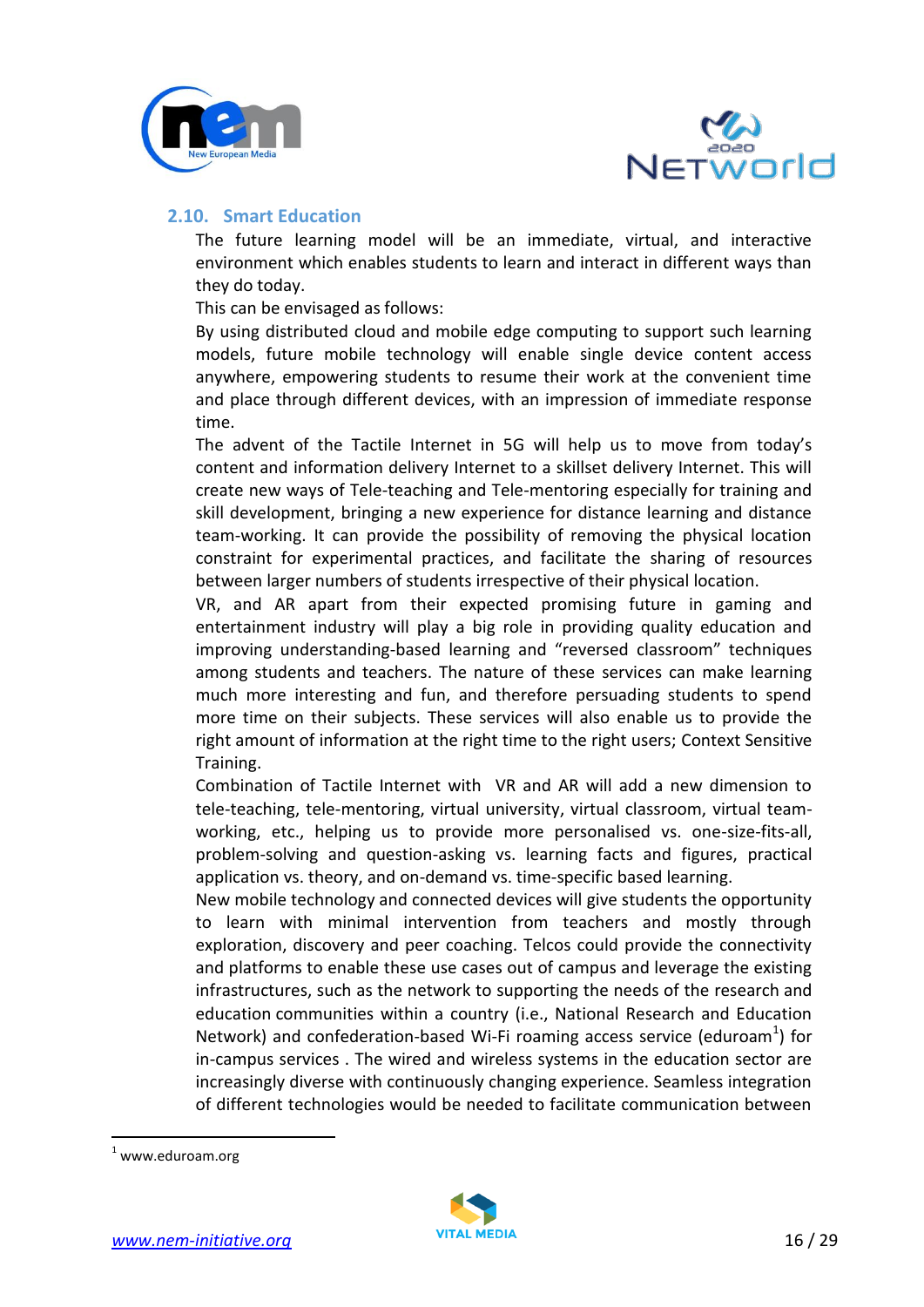



different organizations and easy roaming procedures. The lack of technical expertise in schools requires plug-and-play and self-organising/ optimising devices that can sense and learn from their environment and autonomously adapt. The applications for education are very diverse with varying requirements. For instance, applications that need Tactile Interaction through the Internet would require extremely low latency, while other use cases can leverage their delay-tolerant nature and ease off on latency requirement significantly.

## <span id="page-16-1"></span><span id="page-16-0"></span>**2.11. Professional content production**

#### **2.11.1. Description**

TV and other professional media organizations have already been using cellular networks as their prime vehicle to transmit live video from the field, and also non-live. This has been used for news coverage, Sports coverage, events etc. It has been replacing traditional satellite trucks as well as enriching the professional content generation with a myriad of new applications, like live video from indoors, underground, tunnels, the air, moving vehicles, no-time to going live, etc.

One of the prime technologies to enable this is sometimes referred to as "bonding" – using multiple links/connections/modems/operators simultaneously together, splitting the content over the multiplicity of these links … Highly reliable bandwidth is even more needed in higher quality video formats such as UHD and AR/VR.

The newest trend in remote production is what sometimes referred to as "at home production". The idea is to minimize the cost of such field production by sending and deploying the minimal set of equipment and personnel and doing as much as possible of the production in fixed locations. For example, deploying in the stadium only the cameras, send the video from each camera back to the production studio which is then fixed rather than field-deployed and can be located either at the studio or even in the cloud, and do all the production there. The benefits are huge in cost savings, ease of operation, enabling production of more and smaller-scaled and localized events etc.

#### <span id="page-16-2"></span>**2.11.2. Technical requirements**

For these use cases, most demanding as they require ongoing continuous video stream, reliability and quality video uplink connectivity is required from anywhere, again supported by "bonding", involving heterogeneous networks and multi-RAT connections such as cellular+cellular, cellular+satellite, cellular+xDSL/fiber.

Sufficient bandwidth for single or multiple HD to 4K video feeds (cameras), high reliability of this stream, back channel audio and video. Latency should be minimal yet not mandatory for ms-level. Synch of the multiple camera transmissions is required in <200 msec deviation.

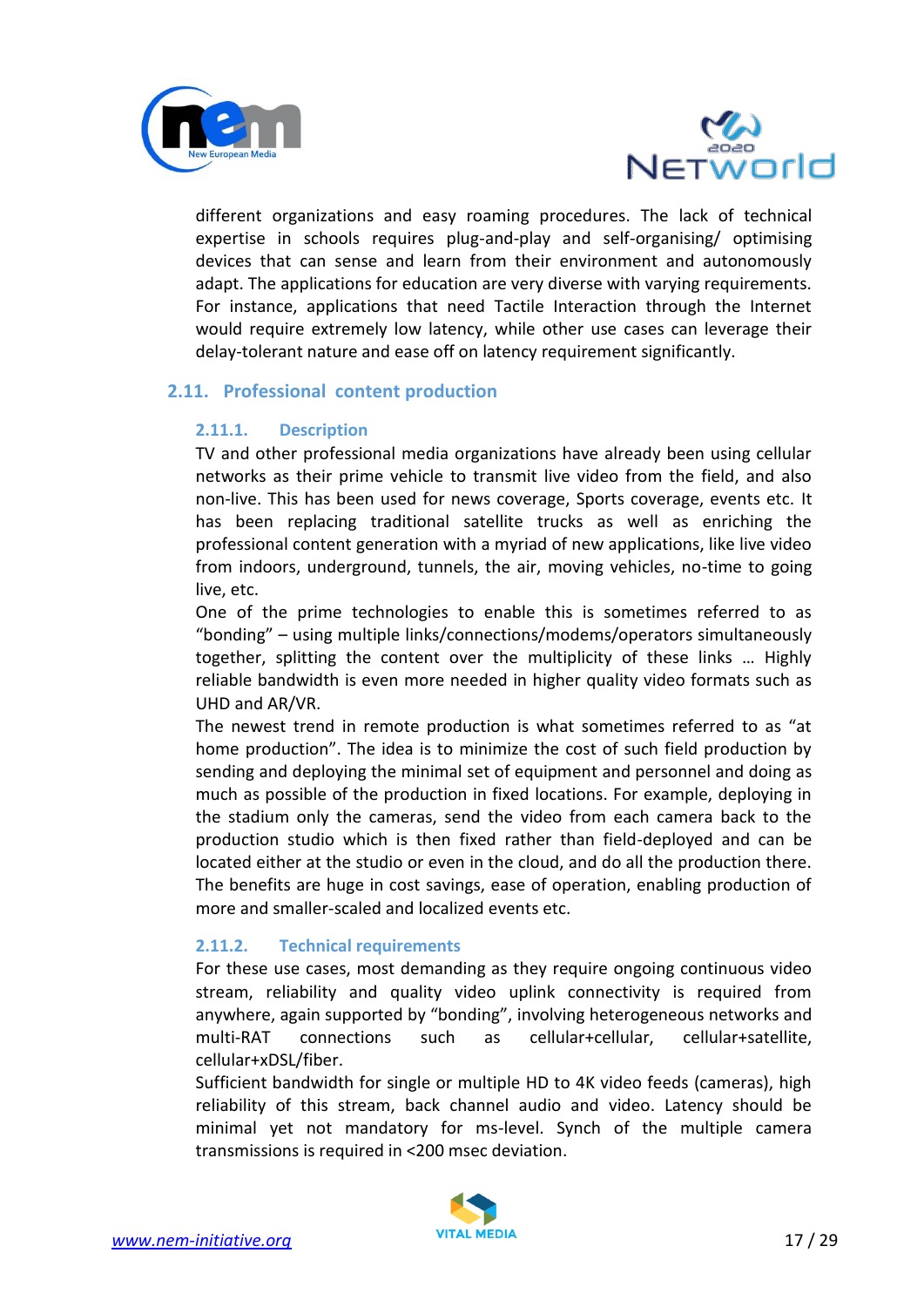



## <span id="page-17-0"></span>**3. 5G features needed by Media & Content use cases**

There are several important features needed by Media&Content use cases such as "mobile edge computing", "specific media SDN slice" so Media & Content applications should communicate their requirements (bandwidth, latency, edge service, …) to the network and the network should be able to satisfy these requirements, which may be dynamic in time.

Worth noting that adaptive coding and transmission is used mostly by Media&Content applications, therefore the KPIs should be described as such:

- The network must be capable to modify and adapt its heterogeneous being according to the timings of the different media applications (frame by frame? segment by segment?) under constraints that quality cannot be changed too much but considering that codecs allow several degrees of freedom ("handoff" latency)
- Proactively estimate along the end-to-end path the actual bandwidth/quality trade-off to avoid bandwidth and energy waste (needs to inspect media or signalling media-network).

This is somewhat a second level KPI, but for 5G use cases related to Media & Content it will be relevant reaching very low times to deploy new services.

For example, a VR or AR application may require a video rendering service deployed at the edge, and in case it was not already running (e.g. because it was not being requested by other users), it should be deployed very quickly, in the order of seconds.

In alternative, this requirement may be achieved in the way in which network slices will be designed in 5G: a VR/AR application will be using the "VR/AR slice", which already runs the edge services that may be needed by the application.

In view of this, the requirements should be something like: "the Media & Content vertical will require 5G networks to be able to carry out 5G application functions, needed by the Media & Content services and available to them in the order of Milliseconds". It is up to the 5G network to decide whether this means low times for deploying new services or instantiating all possible services in a particular slice beforehand.

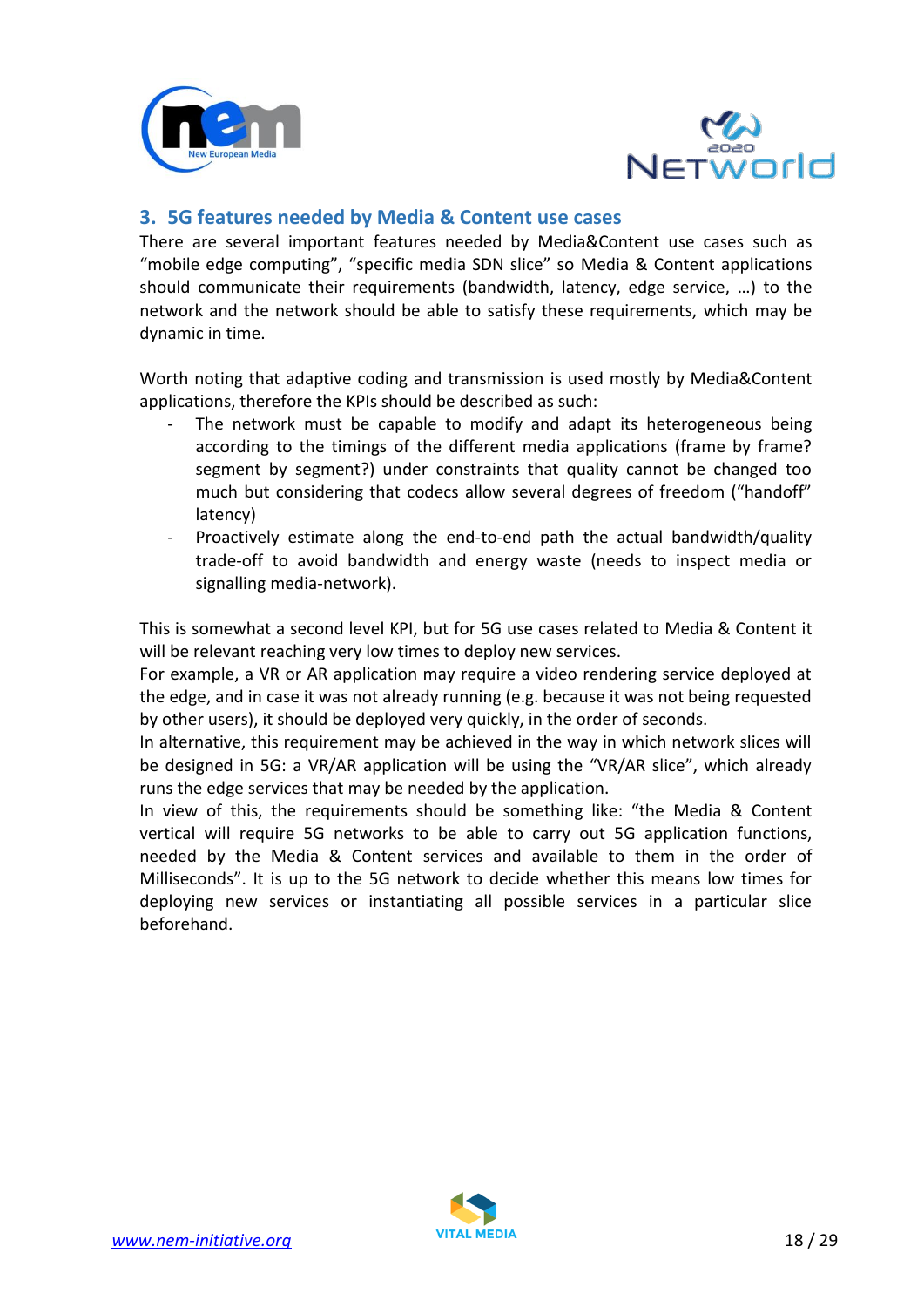



## <span id="page-18-0"></span>**4. 5G KPIs**

Extract from the 5GP PPP Association contract<sup>2</sup>:

The development of new communication networks is dependent on the emergence of *globally accepted standards in order to ensure interoperability, economies of scale with affordable cost for system deployment and end users. This partnership aims to have European industry driving the development of 5G standards and to develop and exploit at least 20% of the 5G SEP (standards essential patents).*

*The following parameters are indicative new network characteristics to be achieved at an operational level:*

- *1. 1000 times higher mobile data volume per geographical area.*
- *2. 10 to 100 times more connected devices.*
- *3. 10 times to 100 times higher typical user data rate.*
- *4. 10 times lower energy consumption.*
- *5. End-to-End latency of < 1ms.*
- *6. Ubiquitous 5G access including in low density areas.*

*This new high-performance network will be operated via a scalable management framework enabling fast deployment of novel applications, including sensor based applications, with reduction of the network management opex by at least 20% compared to today.*

*In addition, new lightweight but robust security and authentication metrics suitable for a new era of pervasive multi domain virtualized networks and services will have to be provided.*

Looking to these KPIs, it is obvious that Media&Content applications should be able to validate a number of them. They are:

1. 1000 times higher mobile data volume per geographical area  $\rightarrow$  High quality video, pictures, music, … are needed such feature in order to allow users to experience entertainment services wherever they are.

2. 10 to 100 times more connected devices  $\rightarrow$  this features is not really needed for Media&Content sector, however there will be more and more Media devices such as cameras, smart phones and other displays.

3. 10 times to 100 times higher typical user data rate.  $\rightarrow$  obviously such a feature is key for Media&content applications

4. 10 times lower energy consumption  $\rightarrow$  due to the fact that Media&content are high consumer of storage and computing capacity, it should be an indirect important feature

-



<sup>2</sup> *<https://5g-ppp.eu/kpis/>*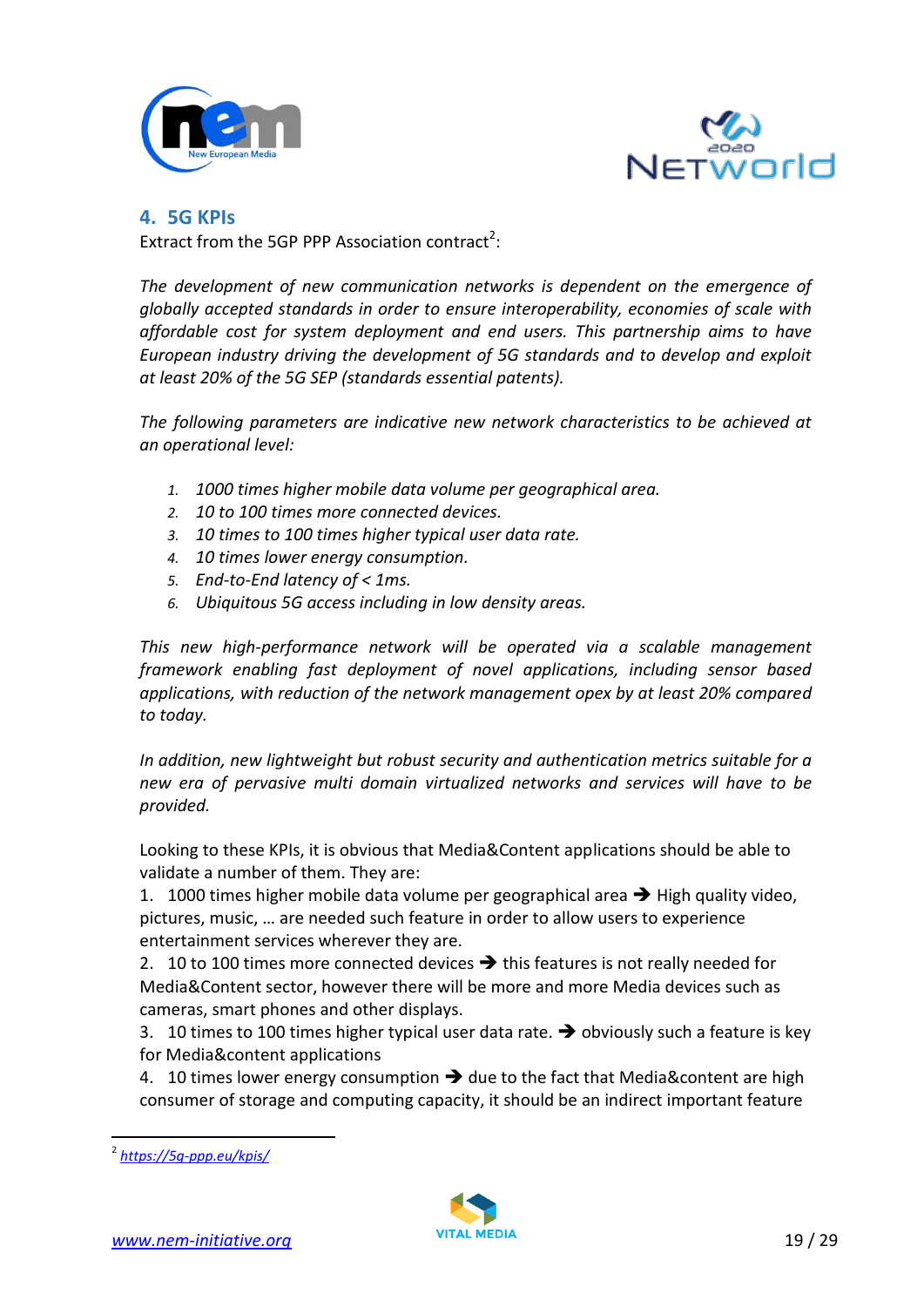



5. End-to-End latency of < 1ms  $\rightarrow$  this feature is key for gaming applications but also in other sectors using Media&Content technologies such as eHealth

6. Ubiquitous 5G access including in low density areas  $\rightarrow$  Due to high consumption of bandwidth, Media&content applications are easily experienced in high density areas and it is key for the sector to offer access everywhere as far as the ATAWAD concept is central.

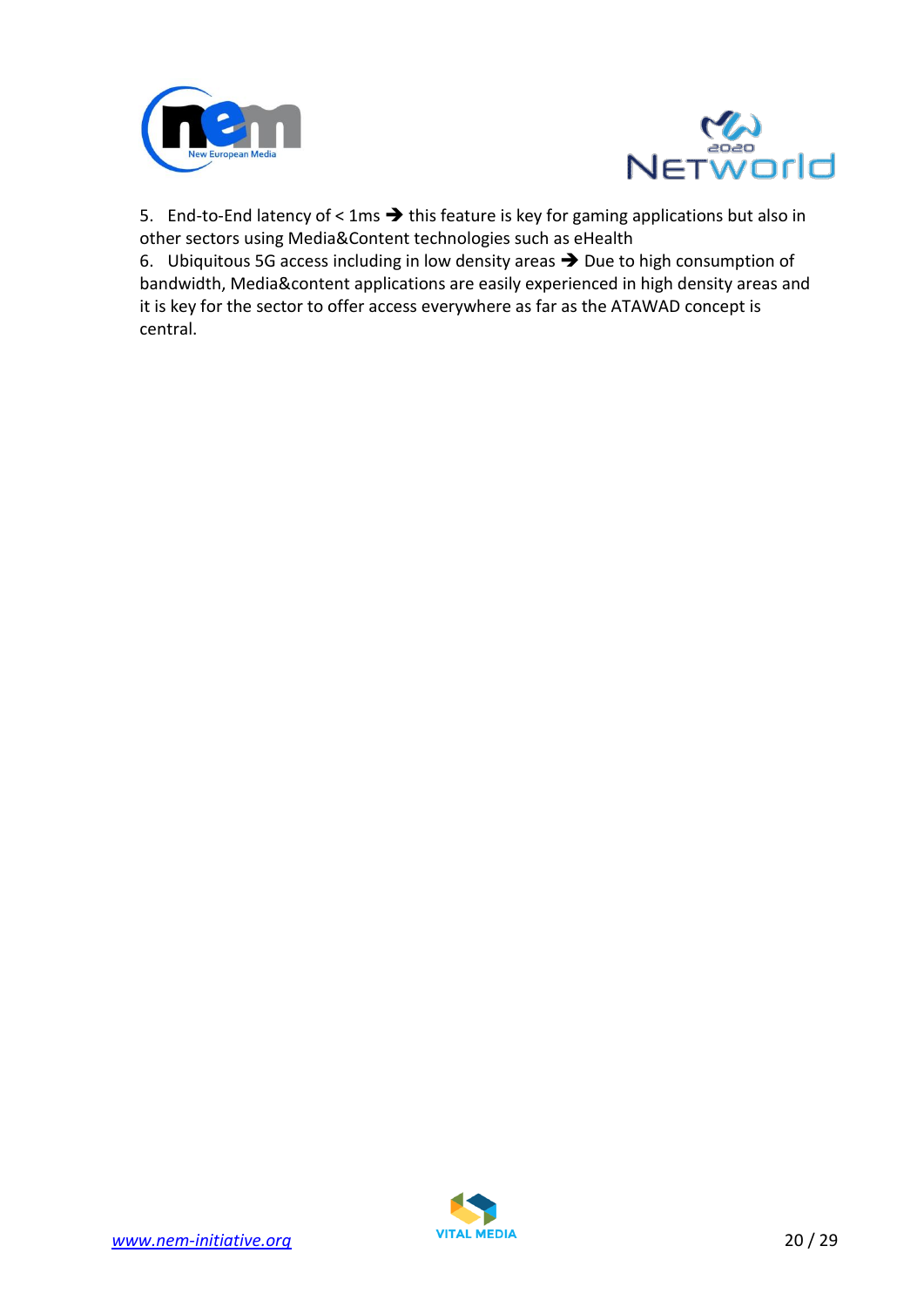



## <span id="page-20-1"></span><span id="page-20-0"></span>**5. Potential pilots**

#### <span id="page-20-2"></span>**5.1.Description**

#### **5.1.1. NREN for education**

Recent developments in mobile access technologies have provided the possibility of having higher availability of the rich digital resources beyond the physical confines of the classroom and in the hands of learners. However, unlimited access to information is only the steppingstone for ubiquitous learning and effective teaching and learning is still required. Advances in mobile technology, IoT and the Tactile Internet, can open a new chapter in Education. NRENs (National Research & Education Network) with their dedicated network for research and education community, e.g., Janet  $3$  can provide a significant role in coordinating such trials. Jisc as the UK NREN is happy to collaborate in holding any pilot in the UK Education Sector. 5G trial in Education can provide the following services:

- **Tactile Internet & Skillset communication** : manual skillset delivery Internet will create new ways of Tele-teaching and Tele-mentoring especially for manual training and skill development, bringing new definition& experience for distance learning, distance team-working, etc. ;
- **Virtual Reality & education** : VR has ever increasing relevance in education and training & will have a big role in providing quality education& improving understanding-based learning;
- **Augmented Reality & education** : AR is an efficient way of providing the right amount of information at the right time to the right audience (contextualised learning). Also, immersive AR can enable new services such as mobile cloud classroom and Virtual Presence.
- **Walled-off classroom:** combination of Tactile Internet & VR can remove the physical location constraint for experimental practices, and facilitate and enable the sharing of resources between larger numbers of students irrespective of their location.
- **Student wireless backpack**: it enables single device content access anywhere by using distributed cloud and mobile edge computing. All the user needs is a device to access any of his personal content and stored files to resume his work with the experience of immediacy.

-



<sup>3</sup> https://www.jisc.ac.uk/janet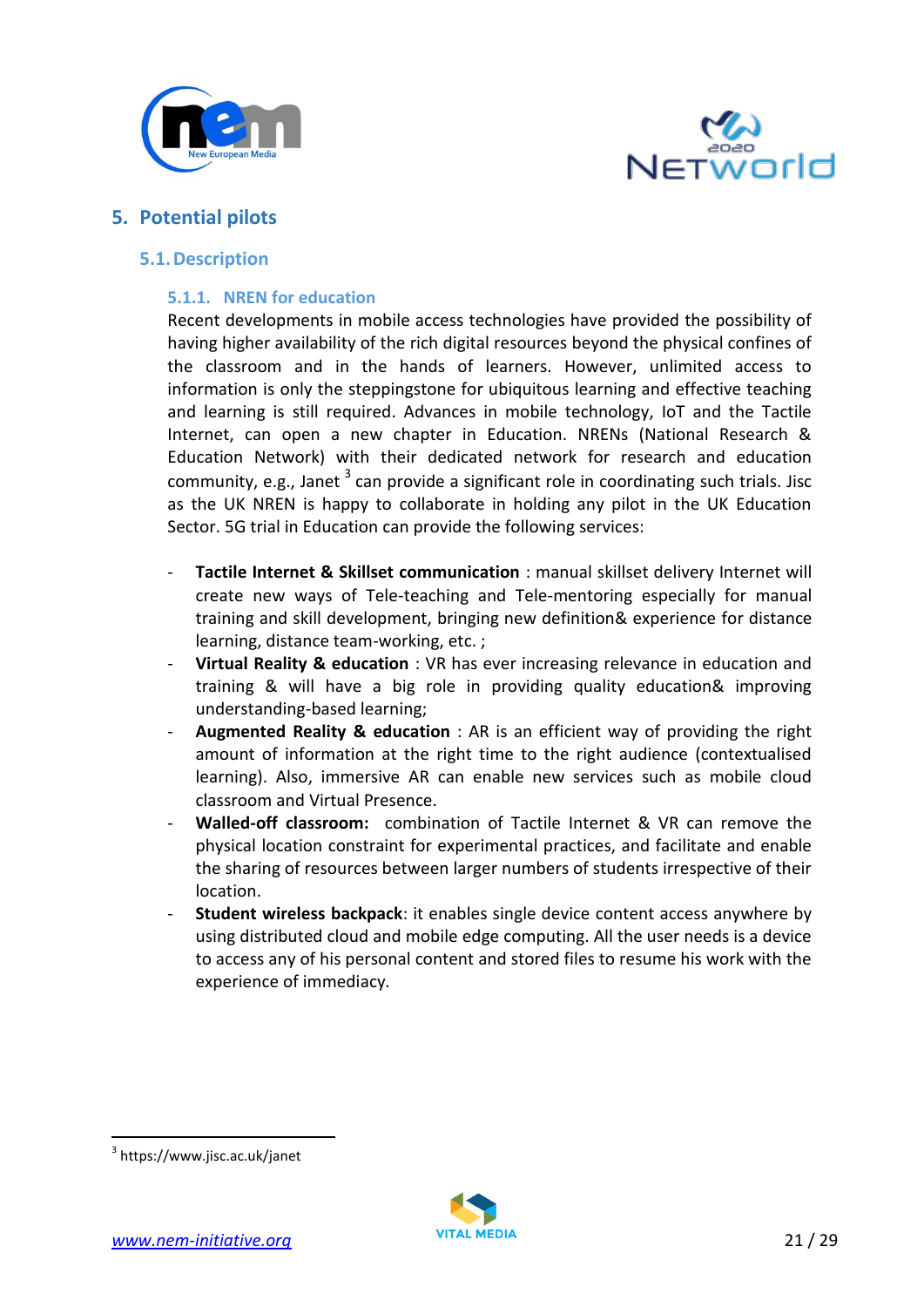



| <b>Use Case</b>                           | Latency             | Throughput  |
|-------------------------------------------|---------------------|-------------|
| Tactile Internet & Skillset communication | 1 <sub>ms</sub> RTT | Medium-High |
| <b>Virtual Reality &amp; education</b>    | $2 - 4$ ms*         | High        |
| <b>Augmented Reality &amp; education</b>  | $2 - 4$ ms          | Medium-High |
| Walled-off classroom                      | 1 <sub>ms</sub>     | High        |
| <b>Student wireless backpack</b>          | Order of 10ms       | Low-Medium  |

**\***3GPP SA1, TR22.891 Document

#### <span id="page-21-0"></span>**5.1.2. Next generation media over 5G enabled cities**

Aligned with the 5G Action Plan from the European Commission, the 5G technology is first expected to be deployed in urban scenarios. It is therefore of high interest to investigate, develop, and validate media applications that benefit from 5G infrastructure deployed in European cities.

5G trial requirements in future European 5G cities are expected to provide the following services:

- Mobile edge computing facilities, allowing the deployment of media functions close to the end user.
- Network slicing, in order to provide virtual networks that are customized for specific usage
- Guaranteed service delivery even in the presence of heavy background traffic. For example in crowded events, or demonstrations.
- Broadcasting/Multicasting capabilities to minimize network traffic.
- Delivery of a common time reference to selected points of attachment.
- Real-time APIs providing network status information to the media services, including location, coverage or capacity.
- APIs allowing the media service to request an expected SLA.

Envisioned media applications to be trialled in city environments, may include among others:

Remote content production, such as providing real-time coverage to crowded events, to localized events in rural areas and inner-city areas,

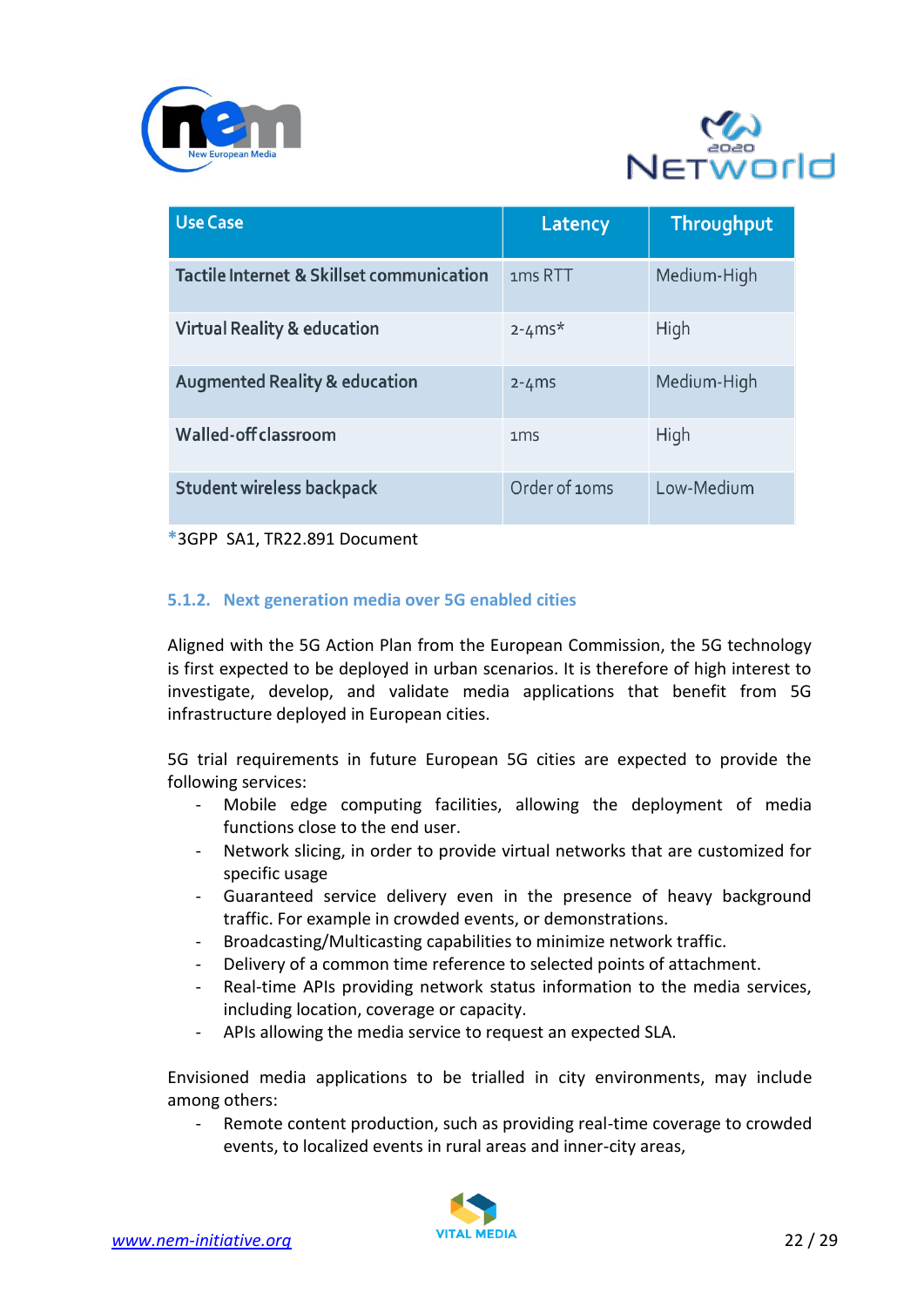



- Collaborative user based content creation,
- "Follow me" media delivery, where media content moves to the optimal location following a user on the go,
- Advanced gaming applications requiring AR and VR support,
- [OTHER use cases described above]

KPI:

- High bandwidth
- Low latency / jitter
- High network flexibility (realtime network reconfigurations to support use cases dynamicity)
- Localization
- Reliability
- Privacy

#### <span id="page-22-0"></span>**5.1.3. Large event immersive remote experience**

5G will allow the possibility to transmit a high number of parallel communications and large event should take advantage of such capabilities. Stadium could be equipped with several 360° cameras that provide "basic" video that could be enriched by video taken by mobile phones of participants. Immersive sound should also be taken into account.

With such a number of video sources, remote users should be able to select one or several sources to better experience the event.

For professionals, it should also be possible to manipulate these sources in order to provide enriched immersive TV events mixing all these inputs together with augmented realty information.

So end users could subscribe to a professional TV show or could manage by their own the navigation into the multiple sources.

Use heterogenous networks, multi-RAT and multi-operators technologies to support such transmissions at any conditions.

KPI:

- Very high bandwidth
- Ultra-low latency / jitter
- Network scalability (to support many concurrent users)
- Localization

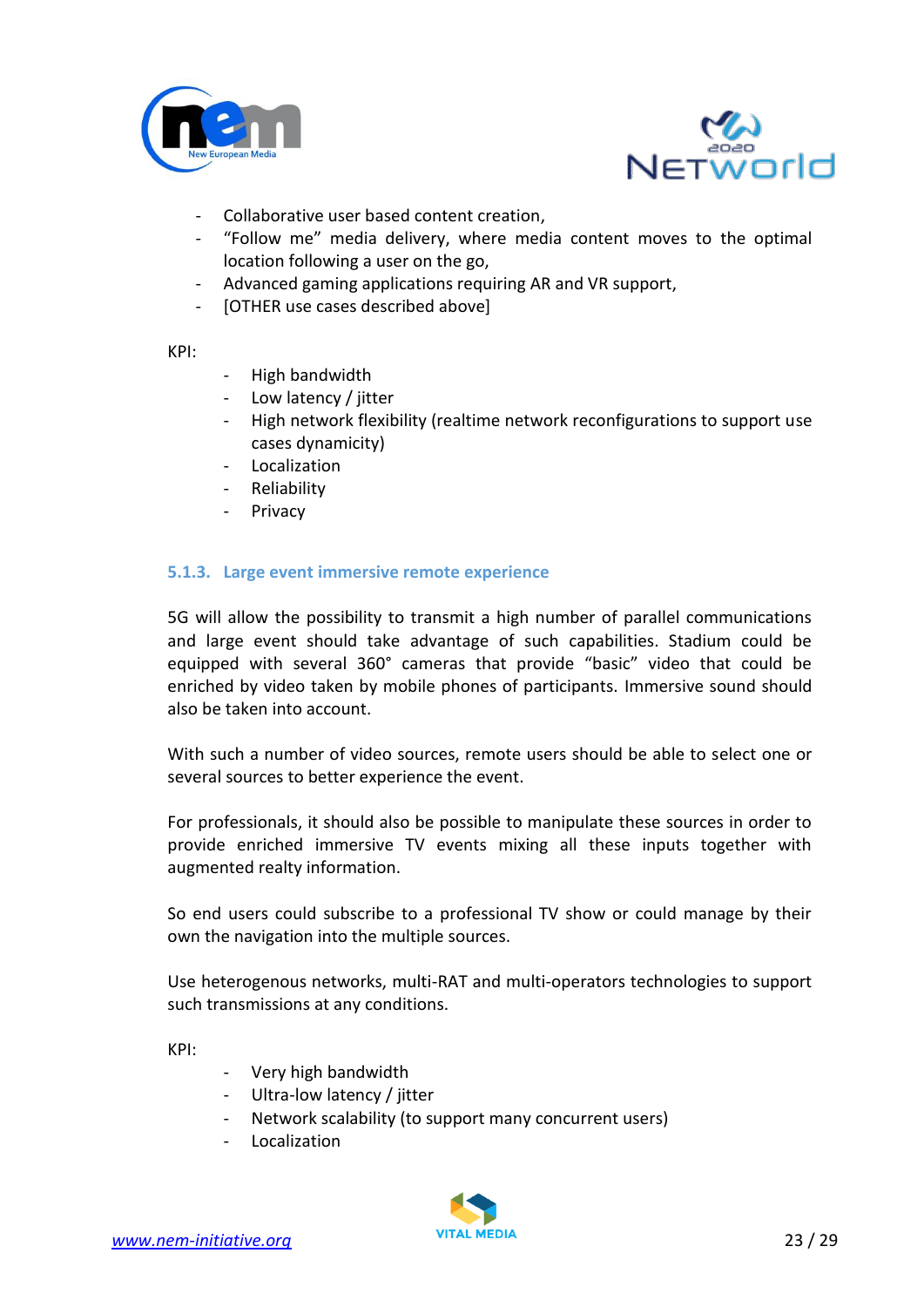



- **Reliability**
- **Privacy**

#### <span id="page-23-0"></span>**5.1.4. Cooperative industrial designing platform**

In many vertical sectors, there is a need to cooperate with a number of competencies to design a product or a service. The objective of such a pilot is to develop an environment facilitating remote cooperative design taking advantage of 5G capabilities.

Several sectors should take advantage of such a tool, we can see car design, home design, fashion design, or any object design that should be made by teams localized in several remote locations.

Several local designing environment exist, the pilot should use one of them and install 3 of them in different locations connected through 5G networks.

Such pilot could experiment co-design of products as well as co-design of services.

KPIs:

- Very high bandwidth
- Ultra-low latency / jitter
- Network scalability (to support many concurrent users)
- **Privacy**

#### <span id="page-23-1"></span>**5.1.5. Public Protection and Disaster Relief**

With 10 to 100 times higher user data rates, 10 to 100 times more connected devices and minimal end-to-end latency, 5G will become very promising environment for Public Protection and Disaster Relief communications, operational services and critical applications. Also, according to the EU Commision's 5G Action Plan, the Commission encourages Member States to consider using the future 5G infrastructure to improve the performance of communications services used for public safety and security, including shared approaches in view of the future procurement of advanced broadband public protection and disaster relief systems. Basic requirement for the network in terms of PPDR is to provide guaranteed service

delivery even in the presence of heavy background traffic as load in public networks typically increases in case of accidents, disasters, large events, demonstrations, etc. As described in use cases chapter, 5G will therefore enable flying drones, real-time video streaming from cameras, collecting data from body-worn devices, etc. Devices will be through mobile network connected to Intelligent and Advanced Operational Center and data feed to platform where functions for data storing and processing, data and video analytics, machine learning, predictions will be implemented. Besides

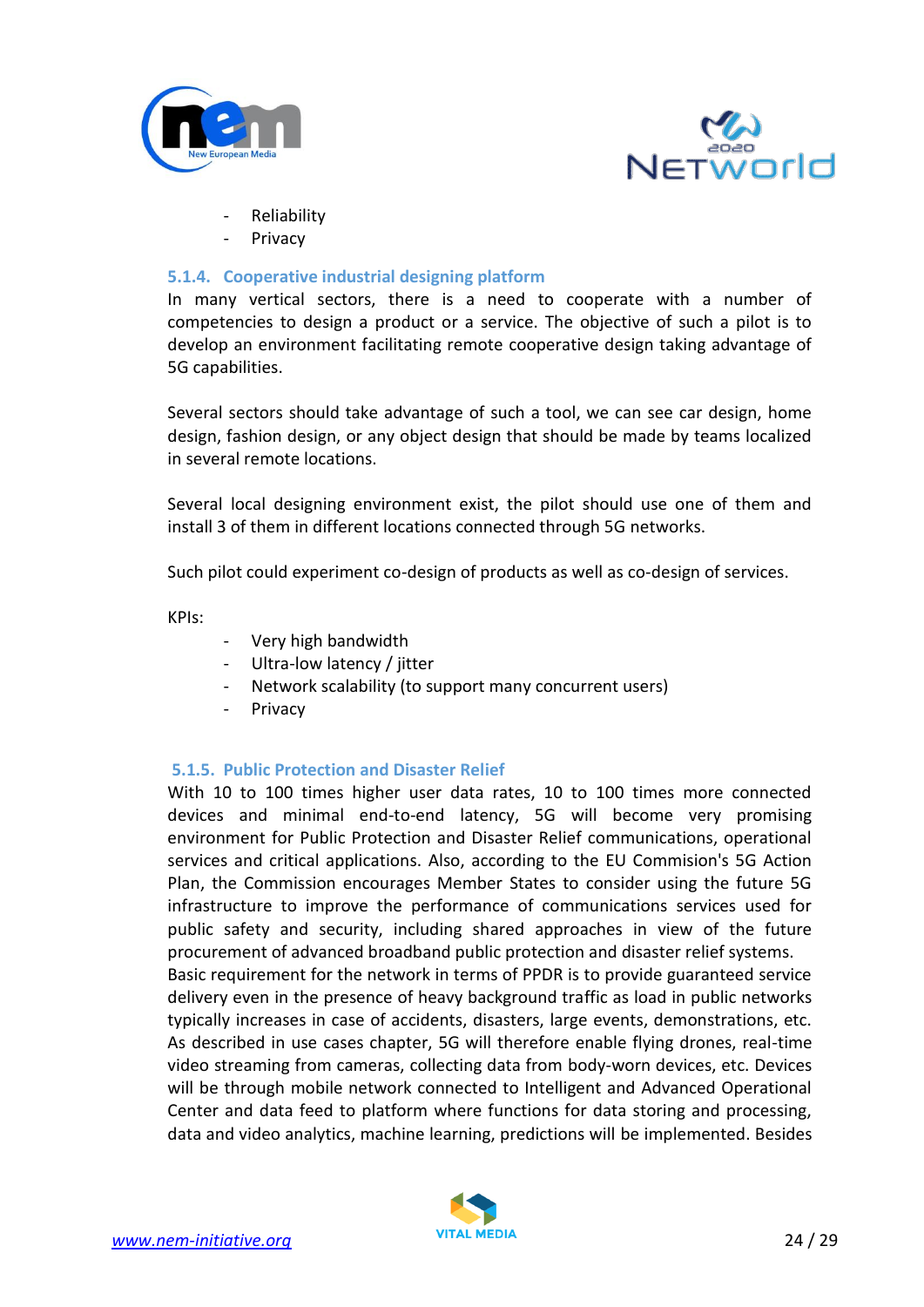



data, PPDR services should include voice communications where interoperability with existing PPDR infrastructure (eg. TETRA) might be needed in first 5G PPDR deployments.

5G Action plan also proposes, that such role of 5G network could involve migrating public safety and security services from existing proprietary communications platforms to commercial 5G platforms which will be even more secure, resilient and reliable.

Such pilot could serve for several real situations: maintaining security at large event, supervising country border, firefighting large wildfire, firefighting fire in firehazardous environment

KPIs:

- Network scalability (to support many concurrent users)
- **Localization**
- **Reliability**

#### <span id="page-24-0"></span>**5.1.6. Remote medicine**

Remote Medicine Service was designed to serve clients charged with the welfare of those working in extreme environments with limited healthcare but also for people far from specialists to investigate specific diseases.

Rural and remote medicine describes general practice at its full scope. It refers to the professional values, skills and competencies necessary for providing high quality, safe and appropriate care to a rural or remote community.

In situations where patients do not have easy access to a full suite of specialist services and resources the medical practitioner has a heightened level of responsibility to meet community needs. Rural and Remote Medicine encompasses the best models of care for these contexts.

It is typically delivered through private community-based practices and hospitals but also on roadsides, in remote clinics, prisons, Aboriginal Medical Services, military front lines or via telephone or digital health systems.

Remote medicine applies also to exchanges between hospital services that need to cross-check diagnostics before giving a treatment.

There are already a number of examples of applications serving remote medicine and they often use leased line in order to have a good service quality because most of the data exchanged are video and/or high quality pictures. Now, with 5G, it should

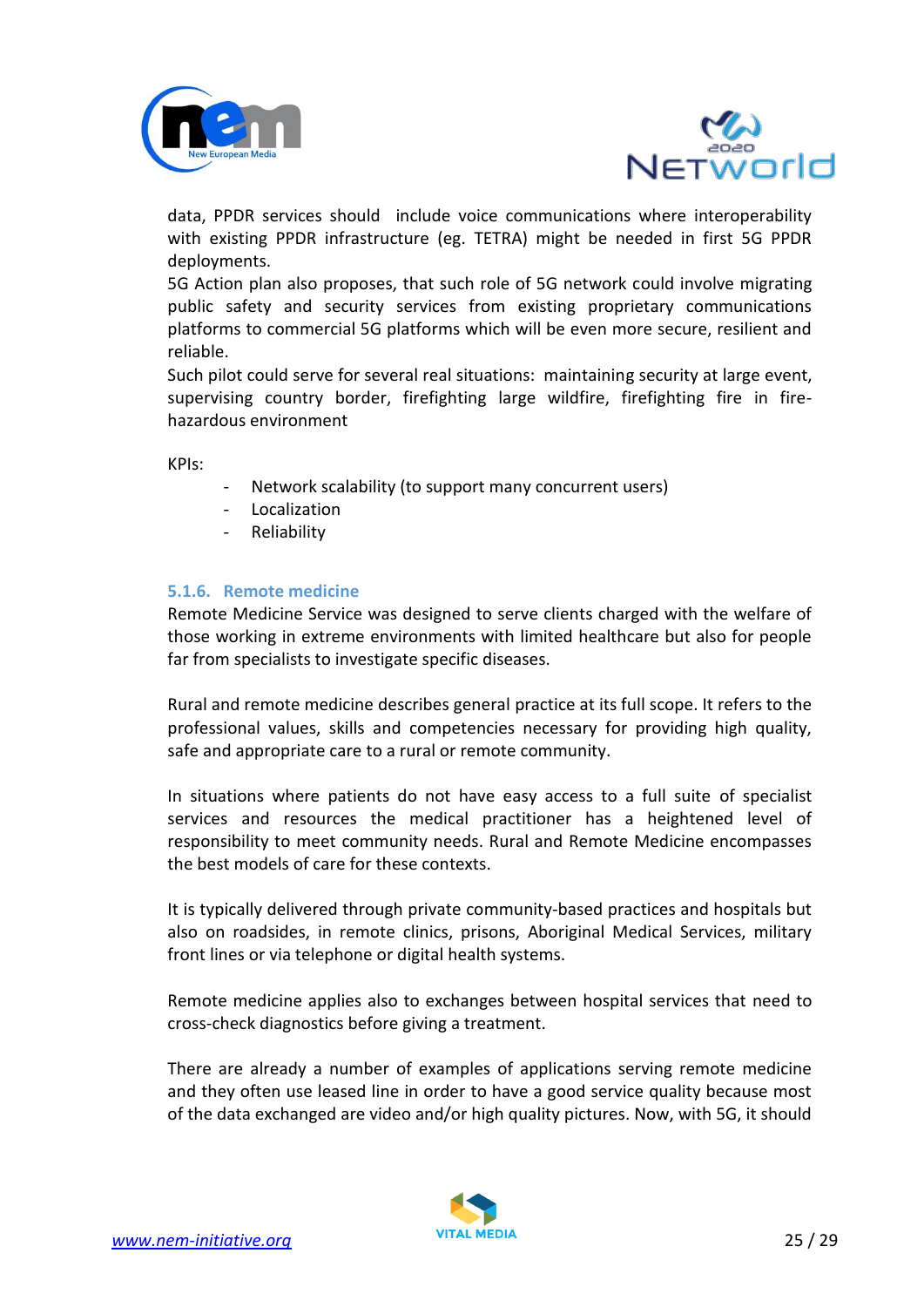



be possible to get a similar quality of service but is has to be verified through such a pilot.

KPI:

- Very high bandwidth
- Ultra-low latency / jitter
- Network scalability (to support many concurrent users)
- **Reliability**
- Privacy

#### <span id="page-25-0"></span>**5.1.7. Remote education**

Remote educations services give the possibility to perform both synchronous and asynchronous teaching for chidlren far from their teachers. The system should provide also monitor of the activities . Functionnalities as videoconferencing and live communication should be real time monitored in order to tune them on the fly for an effectiveness behaviour. The 5G performances as large bandwidth, low latency, slicing and reliability are key enablers of these services.

Pilots could be done in different areas:

- In suburban areas where children living in small villages spread on a vast region could be gathered in a single virtual class. Nowaday, in these kind of villages, schools gather in one class children with different ages in order to reach the minimal number to form a single class. This means that a single teacher needs to address different level of education in the same class reducing effectiveness and efficiency. The remote education service may be used to create homogenous classes with children of the same age living in different places. In such a way it's possible to create homogenous classes as happens in large cities where a great number of children of the same ages live close to each other and go physically in the same school.
- The same requirement applies to children that are hospitalized for long periods. Nowadays dedicated teachers move to the hospital increasing costs and reducing effectiveness of the education. Through a remote education service hospitalized children may participate to classes with other children augmenting the inclusion.

#### KPIs:

- High definition videoconference
- Low latency for direct human interaction
- **Reliability**
- User satisfactions

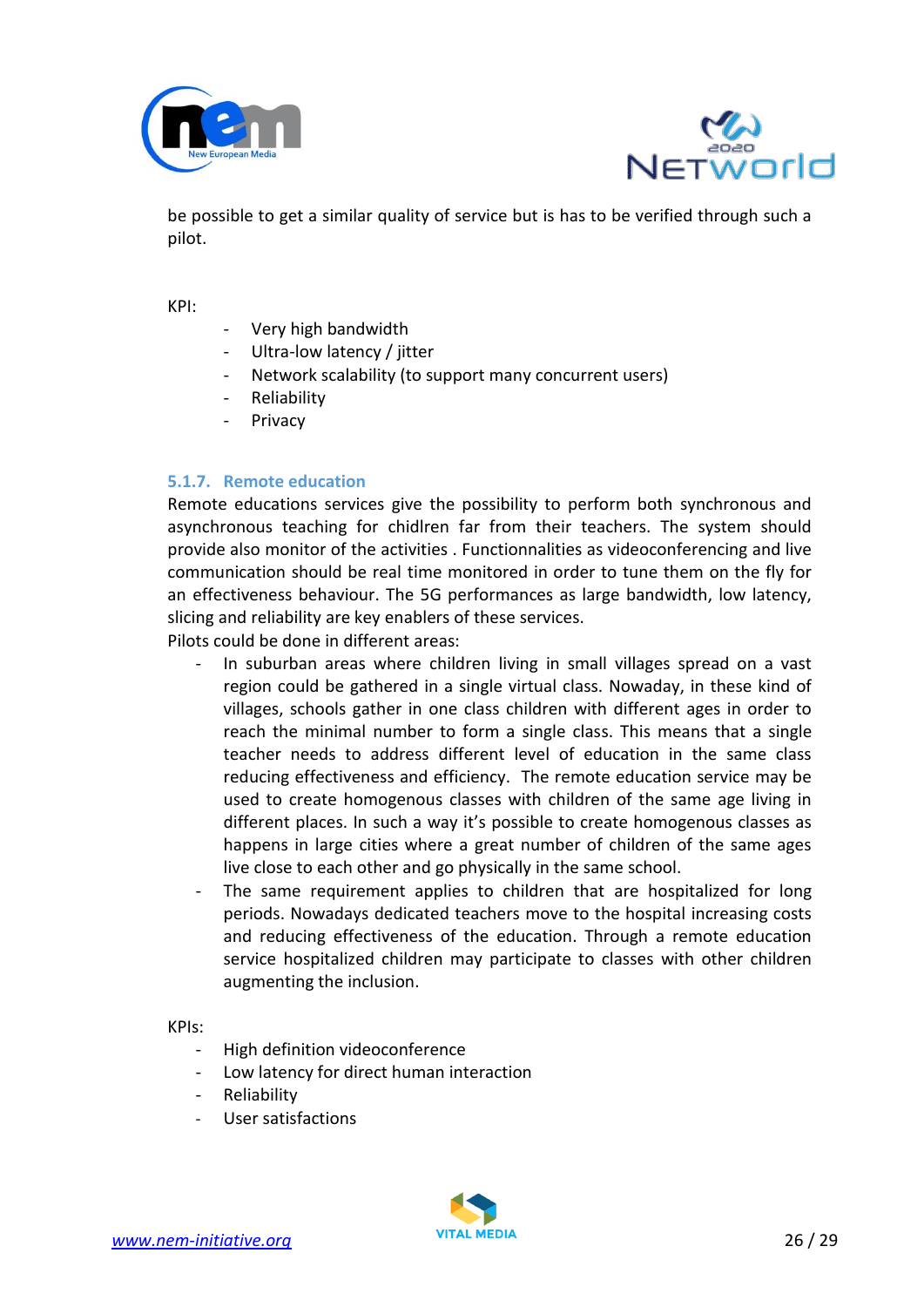



### <span id="page-26-0"></span>**5.1.8. VR with multi-person interaction**

Virtual Reality experiences including interaction with remote real people inside the VR world could enrich the touristic appeal of many sites. Pilot could be done in particular with the following objectives:

- Visit places that are not physically accessible for any reason (danger, need to preserve the site etc …)
- Visit places that are far from main touristic sites (e.g. small villages quite far from large cities). In this case it could be a good way to allow people to virtually discover new places and push them to go physically there
- Create thematic visits that link together different sites

In all cases it should be possible to interact through VR with people living in those places that have a strong link with the visited site.

Such a service may help the inclusion of small sites and their growth in terms of touristic and economical opportunities.

Key enablers are the possibility to quickly interact with remote people through VR experience as well as the possibility to quickly and dynamically download contents through the experience providing the feel of being in a real environment.

KPIs:

- Large bandwith
- Low latency
- Numbers of people involved in the multiplayer interaction

#### <span id="page-26-1"></span>**5.1.9. Mixed reality experiences**

Mixed reality experience allows the visualization of virtual objects over a real video live stream. This could be done with dedicated devices, like smart glasses, or even with smartphone using their cameras.

There's a number of application fields relevant for pilots:

- Tourism. It could be possible to see a monument as it was originally built. For instance a broken statue or an ancient building.
- Industry. Modelling and prototyping objects, maintenance
- Command and control. Operations in emergency situations or control of risky operations (e.g. load and unload of goods in a port)

In all cases in order to allow a rich experience, dinamycally adapted to context and users, processing should be performed at the server side. This implies that a continous and reliable communication must be available for the devices. Low latency is important in order to track position and movement of users and instantly react. Bandwith is important to download virtual content as well as upstream video that in some cases must be processed at server side in order to produce relevant virtual content.

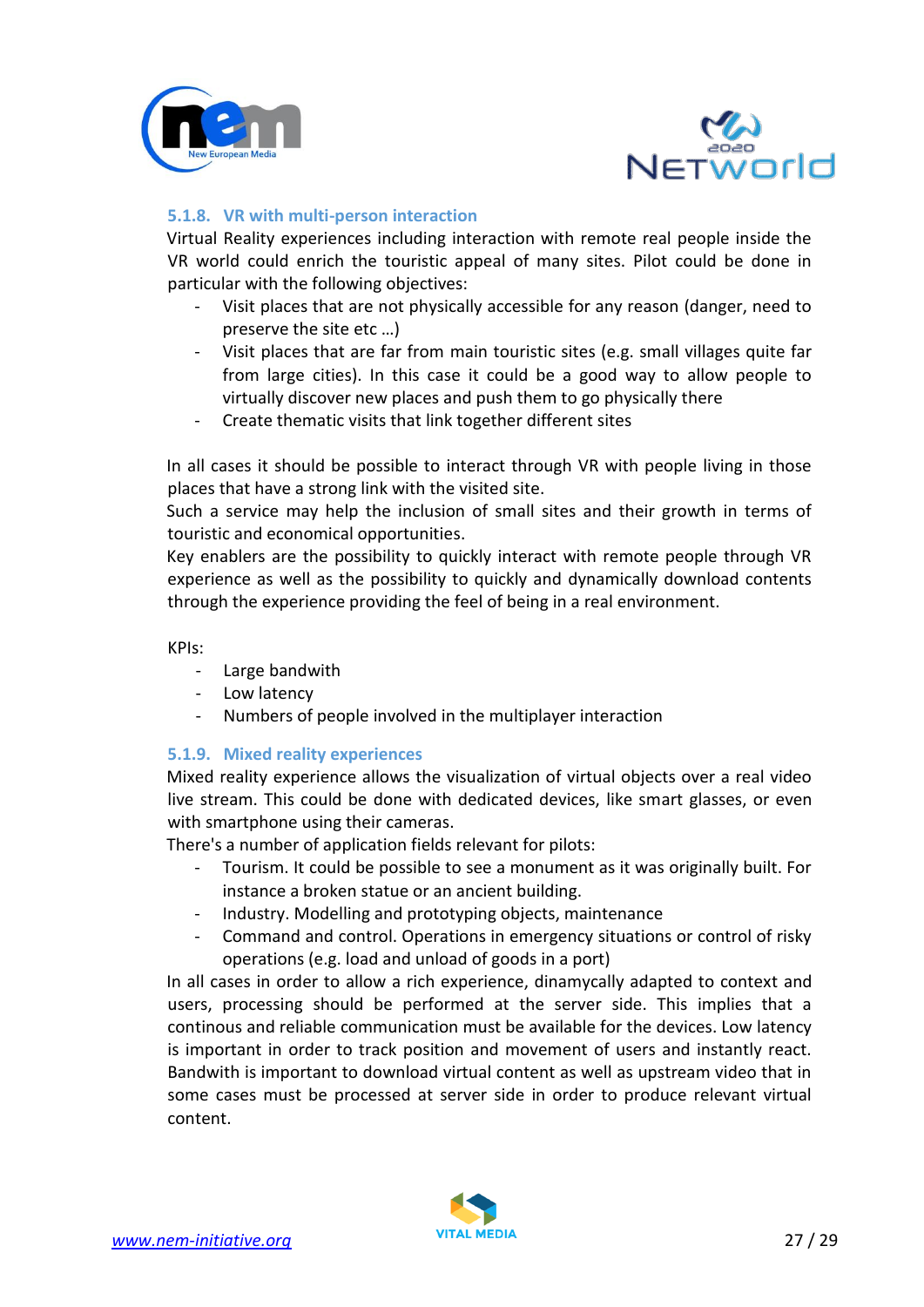



#### KPIs:

- Low latency
- Large bandwith
- Numbers of people involved in the multiplayer interaction

#### <span id="page-27-0"></span>**5.1.10. Real time video analysis**

Video stream analysis could be performed for a number of applications and services. In all cases there's a strong requirements in terms of real time video upstream towards server applications for video analysis. Pilots could be done in the following applications domain:

- Public safety. Face and body recognition for access control and suspicious people detection.
- Mobility. Automatic recognition of people flows and vehicle traffic, parking, people counting
- Envrinoment control. Water level, rain detection, landslides monitoring etc ...

#### KPIs are:

- Large bandwith
- Number of devices

## <span id="page-27-1"></span>**5.2.Trial technical requirements**

With regards to the above pilots proposals, the key technologies needed are the following:

- Multiple technologies (native 5G, 4G, WIFI, satellite ? ...) and/or multiple operators to demonstrate seamless behavior and the multi-link behaviour Multiple cell size large to small with hand over, simulated international roaming to check E2E QoE.
- Multiple locations
- Several CDN location: centralized, distributed
- Several RAN cloud location: distributed, centralized
- Several mobility schemes including High speed train
- Several devices: mobile phones, (VR and professional) cameras, VR/AR headsets
- Cyber security capabilities (attacks…)
- Virtualization in the Cloud of any existing game. (including 4k games)

#### <span id="page-27-2"></span>**5.3.Supporting organisations**

Aviwest, Orange, Technicolor, Harmonic, Ericsson Envivio, Broadpeak, TDF, Eureva, JISC, ATOS, BBC, Comcast, CWI, Digital Catapult, DTG, Engineering, ESA, Eurescom, Eureva, Eutelsat, FEUGA, I2Cat, Images&Réseaux, IMEC, Intel, Interinnov, IRT, Iskratel, JISC, LiveU, Martel, Netas, Nokia, Quobis, SES, Telecom Italia, Telekom Slovenije, TNO, Ubiwhere, UCL (5G-MEDIA), University Bologna, University Cataluna, University Kent, University Malaga,